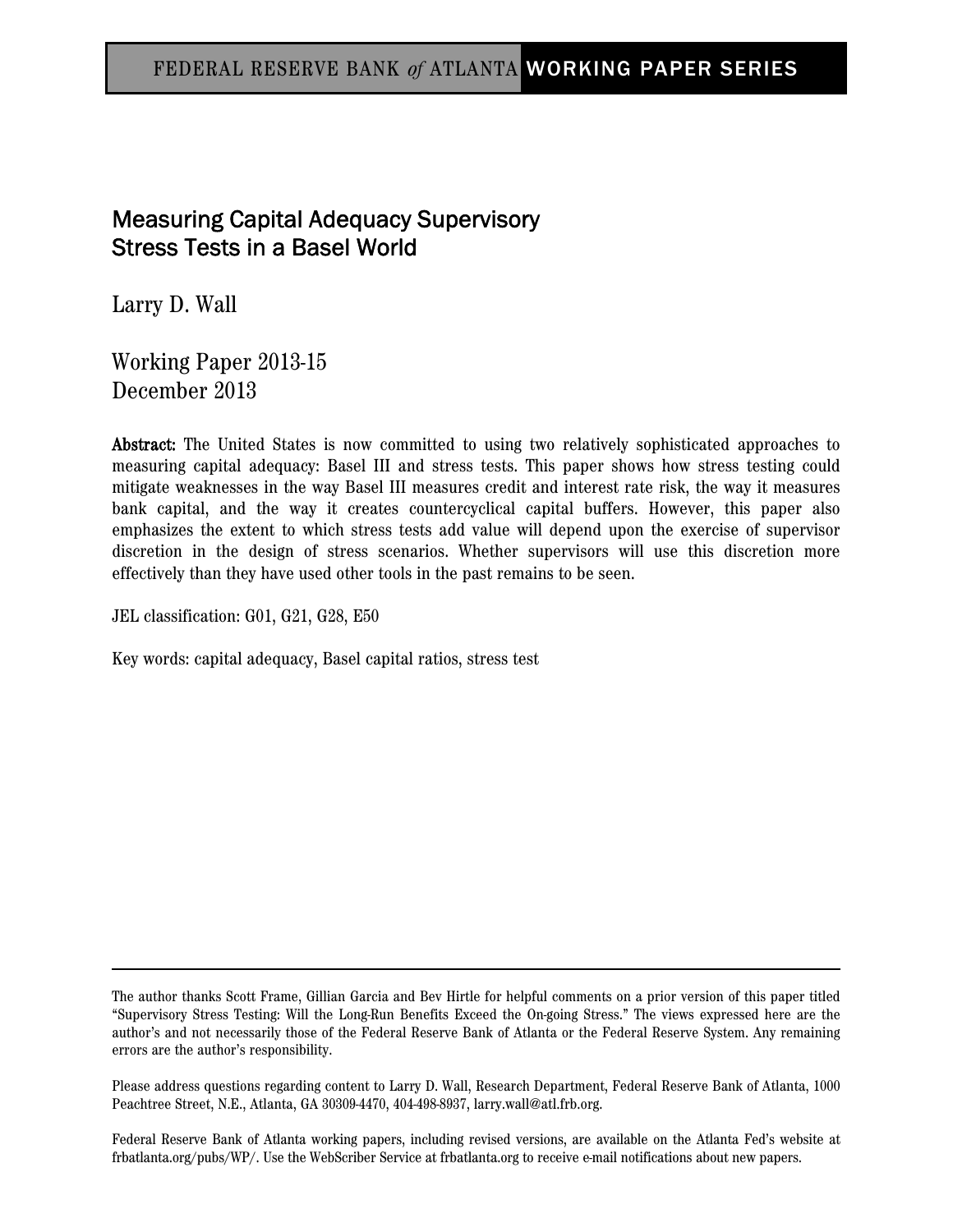#### **Measuring Capital Adequacy**

#### **Supervisory Stress Tests in a Basel World**

## **1. Introduction**

 $\overline{a}$ 

The United States is now committed to using two relatively sophisticated approaches to measuring capital adequacy. The first approach, stress testing, was pressed into service in early 2009 to help restore confidence to the banking system and was made into an on-going annual requirement by the Dodd-Frank Act.<sup>[1](#page-1-0)</sup> The second measure, Basel III, was adopted as a regulation by all three federal bank supervisory agencies in July 2013 for implementation to start on January 1, [2](#page-1-1)014.<sup>2</sup> Both of these measures are not only more sophisticated, but also more complex, costly and time consuming to implement than the capital adequacy measures in place in the United States (U.S.) in  $2009<sup>3</sup>$  $2009<sup>3</sup>$  $2009<sup>3</sup>$ 

Capital adequacy ratios have been an important tool of prudential supervision dating back prior to the adoption of the first Basel Accords in  $1988.<sup>4</sup>$  $1988.<sup>4</sup>$  $1988.<sup>4</sup>$  Conversely, stress testing has a shorter history and generally played less of a role in microprudential supervision. Prior to 2009 stress

<span id="page-1-1"></span><sup>2</sup> The announcement at the time of the BOGFRS's adoption of Basel III is available at <http://www.federalreserve.gov/bcreg20130702a.pdf> [Accessed September 22, 2013]. More generally the Basel Committee on Banking Supervision home page for Basel III i[s http://www.bis.org/bcbs/basel3.htm](http://www.bis.org/bcbs/basel3.htm) and the BOGFRS's home page for the Basel Regulatory Capital Framework is<br>http://www.federalreserve.gov/bankinforeg/basel/USImplementation.htm [Both accessed September 22, 2013].

<span id="page-1-0"></span><sup>&</sup>lt;sup>1</sup> Geithner (2009) announced the stress test and Board of Governors of the Federal Reserve System (hereafter BOGFRS, 2009) announced the results. Wall (2013b) provides an overview of the history of stress tests used to measure capital adequacy in the United States and European Union.

<span id="page-1-2"></span> $\frac{3}{3}$  $\frac{3}{3}$  $\frac{3}{3}$ The U.S. had not adopted Basel II as of the start of 2009. Instead the U.S. was operating under a combination Basel I (including its amendments) and a leverage ratio that had gross total assets in the denominator.

<span id="page-1-3"></span> $4 \text{ A comprehensive review of this literature on capital adequacy ratios would go far beyond the scope of this paper.}$ Wall (2013b) provides a condensed history of the capital regulation focusing on the development of the Basel capital accords.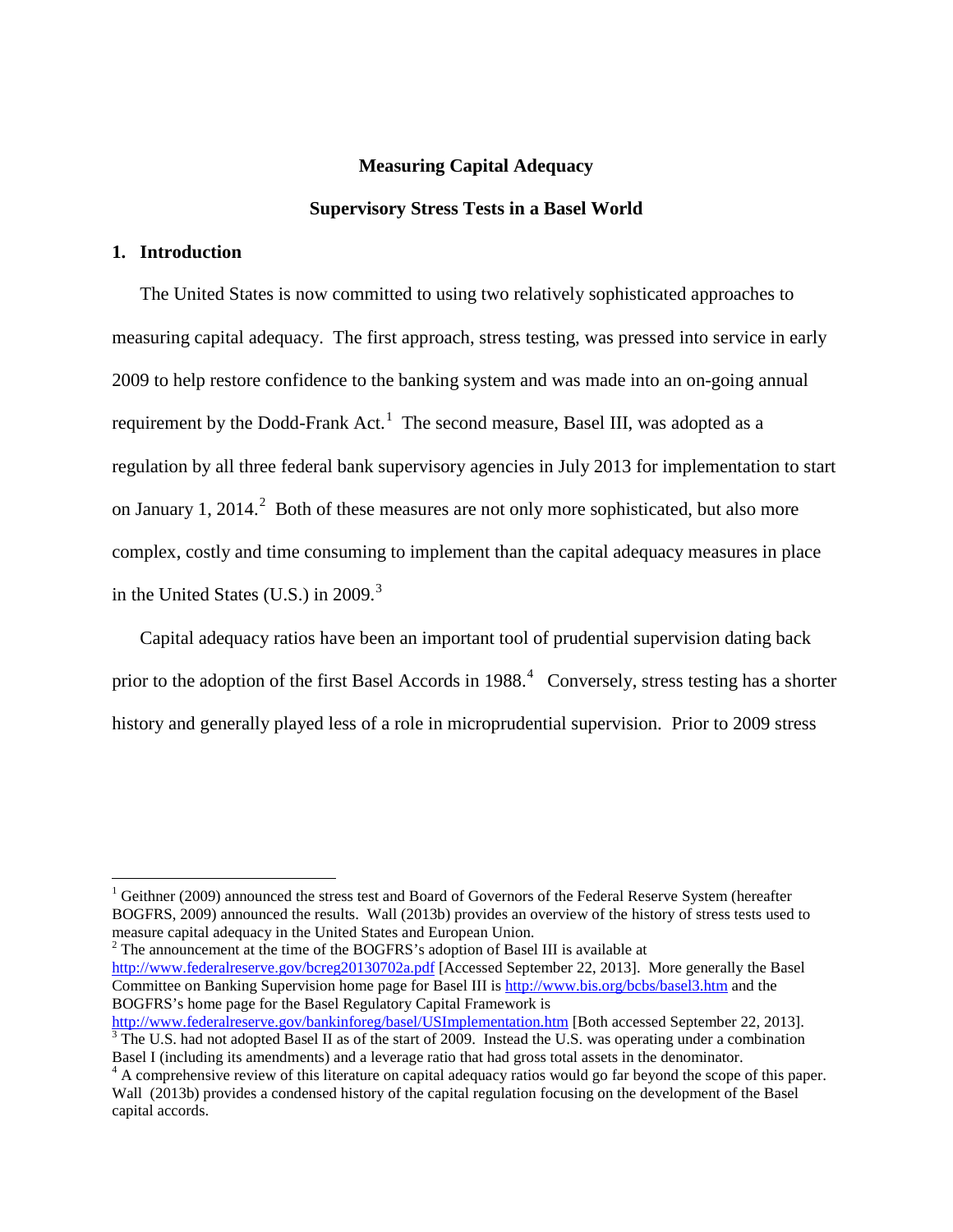tests were use was focused to analyze the overall financial stability of the banking system and to analyze the risk in selected parts of banks' balance sheet.<sup>[5](#page-2-0)</sup>

The Supervisory Capital Assessment Program (SCAP) in 2009 took these stress tests different level and that change has continued in the U.S. under the follow-up Comprehensive Capital Analysis and Review (CCAR) and the Dodd-Frank Act Stress Tests (DFAST) programs. [6](#page-2-1) An important part of the change was philosophical, with the blending of microprudential and macroprudential supervision as emphasized by Hirtle, Schuermann and Stiroh (2009). However, the operational changes were also substantial according to Bookstaber, Cetina, Feldberg, Flood and Glasserman (2013) who call the current version of stress testing "Stress Testing 2.0." They observe that starting with SCAP, the U.S. there was a substantial expansion of the scale and granularity of the data collection and modeling used in stress testing

Given the existence of one costly risk-based measure, an obvious question is what is the incremental value of implementing a second costly measure?<sup>[7](#page-2-2)</sup> The purpose of this study is to provide an answer to this question from the perspective of how supervisory stress tests could mitigate problems with Basel III. The primary reasons for asking how the stress tests can add value is that, as we shall see, the supervisors have considerably more flexibility in the implementation of the stress tests and can use that flexibility to minimize the impact of Basel III's weakness. A secondary reason is that Basel III purports to measure the full range of bank

<span id="page-2-0"></span><sup>&</sup>lt;sup>5</sup>Schuermann (2012) provides a short review of the literature on stress testing. See Borio, Drehmann and Tsatsaronis (forthcoming) for a critical review of the use of stress test for macroprudential purposes. . <sup>6</sup> Wall (2013b) provides a brief overview stress testing for capital adequacy purposes, including SCAP, CCAR and

<span id="page-2-1"></span>DFAST. See also Bernanke (2013) for a discussion of Federal Reserve stress testing starting with the SCAP. See als[o http://www.federalreserve.gov/bankinforeg/stress-tests/dodd-frank-act-stress-testing.htm](http://www.federalreserve.gov/bankinforeg/stress-tests/dodd-frank-act-stress-testing.htm) (accessed October 21, 2013) for a discussion of the similarities and differences between CCAR and DFAST.

<span id="page-2-2"></span> $\frac{1}{2}$  Another motivation for stress testing conducted using the expanded scale and granularity of the U.S. tests would be to provide more sensitive tests of financial stability. Bookstaber, Cetina, Feldberg, Flood and Glasserman (2013) provide both a set of relatively minor variations on current stress testing that they call "Stress Testing 2.1" and bigger set of changes that they call "Stress Testing 3.0" that would make the exercises more useful for financial stability purposes.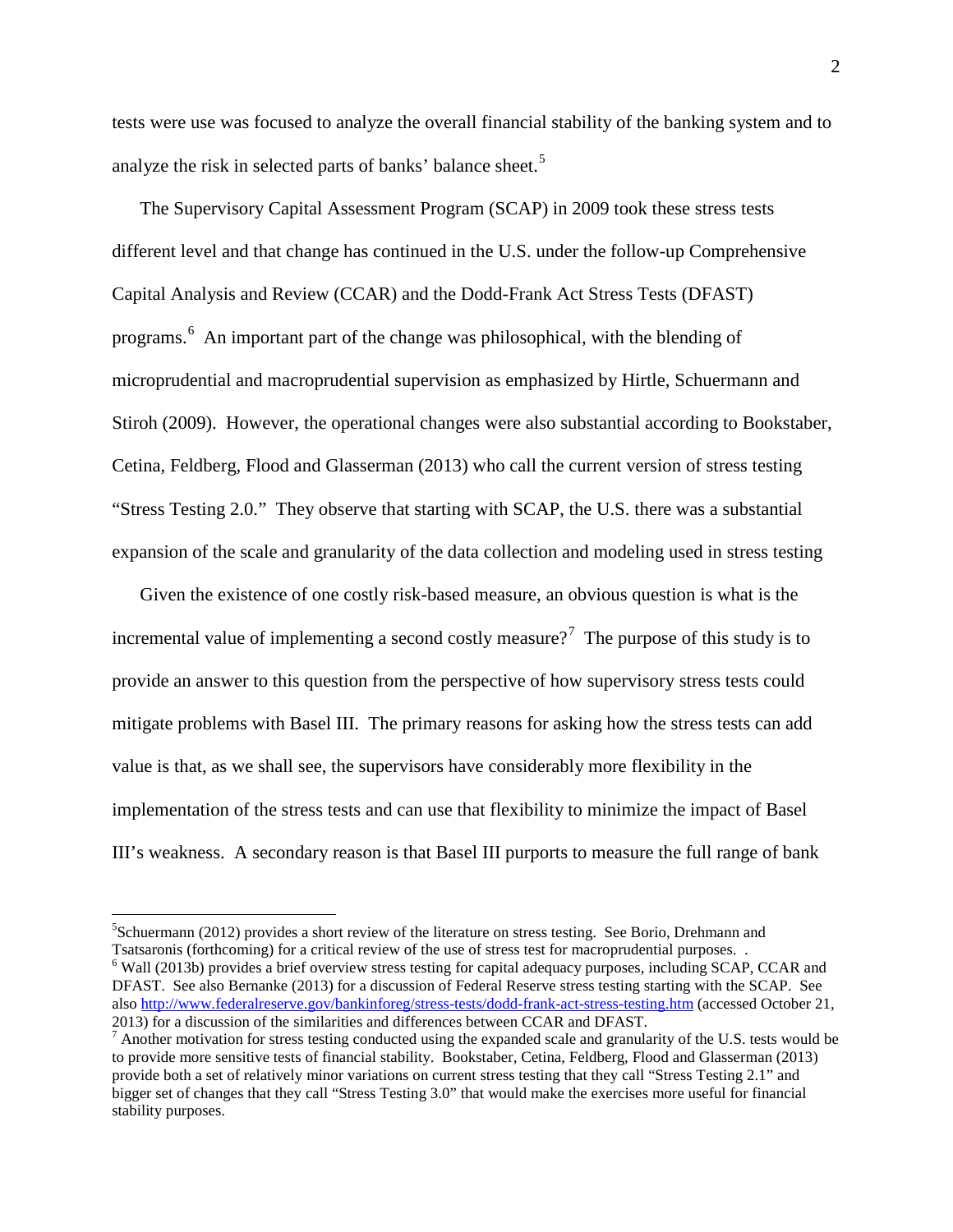risks whereas the stress tests only measure the losses associated with a handful of specific scenarios.<sup>[8](#page-3-0)</sup>

The paper is organized as follows. The next section provides an overview of the workings of Basel III capital ratios (Pillar I) and the stress tests as conducted in the U.S. The next three sections discuss the potential contributions of stress testing to overcome weaknesses in Basel III's approach to measuring credit risk, interest rate risk and bank capital. The sixth section considers how stress testing could provide an alternative method of implementing countercyclical capital buffers that may be less subject to political pressure than the mechanism in Basel III. The paper concludes with a summary of the possible contributions of stress testing to the measurement of individual bank capital.

#### **2. A comparison of Basel II and stress testing**

 $\overline{a}$ 

Basel III and stress testing as implemented in the U.S. both rely on projections of losses in an extreme scenario to evaluate the adequacy of individual bank's capital. Both measures require the estimation of statistical models. In many cases, banks and the supervisors have data covering at most the past two decades, a period that includes only one severe business cycle.

However, the two measures also differ in some fundamental ways according to Wall (2013b). Basel III provides an unconditional static measure with the risk adjustment occurring in the risk weighting of assets (the denominator of the capital adequacy ratio). In contrast, the stress tests as currently applied to measuring individual bank capital adequacy are conditional, dynamic measures with the risk adjustment occurring via reductions in capital (the numerator of the capital adequacy ratio). Basel III is an unconditional, static measure in that it measures capital

<span id="page-3-0"></span><sup>&</sup>lt;sup>8</sup> In principle it would be possible to use stress tests to estimate the full distribution of losses associated with a bank's portfolio. However, this would require the supervisors to adopt one or macroeconomic models, simulate these models thousands of times and use each of these simulations as the scenario for the stress tests applied to each bank. Such an application of stress tests appears unlikely for the foreseeable future given that thus far the individual bank tests have been run on at most a handful of scenarios.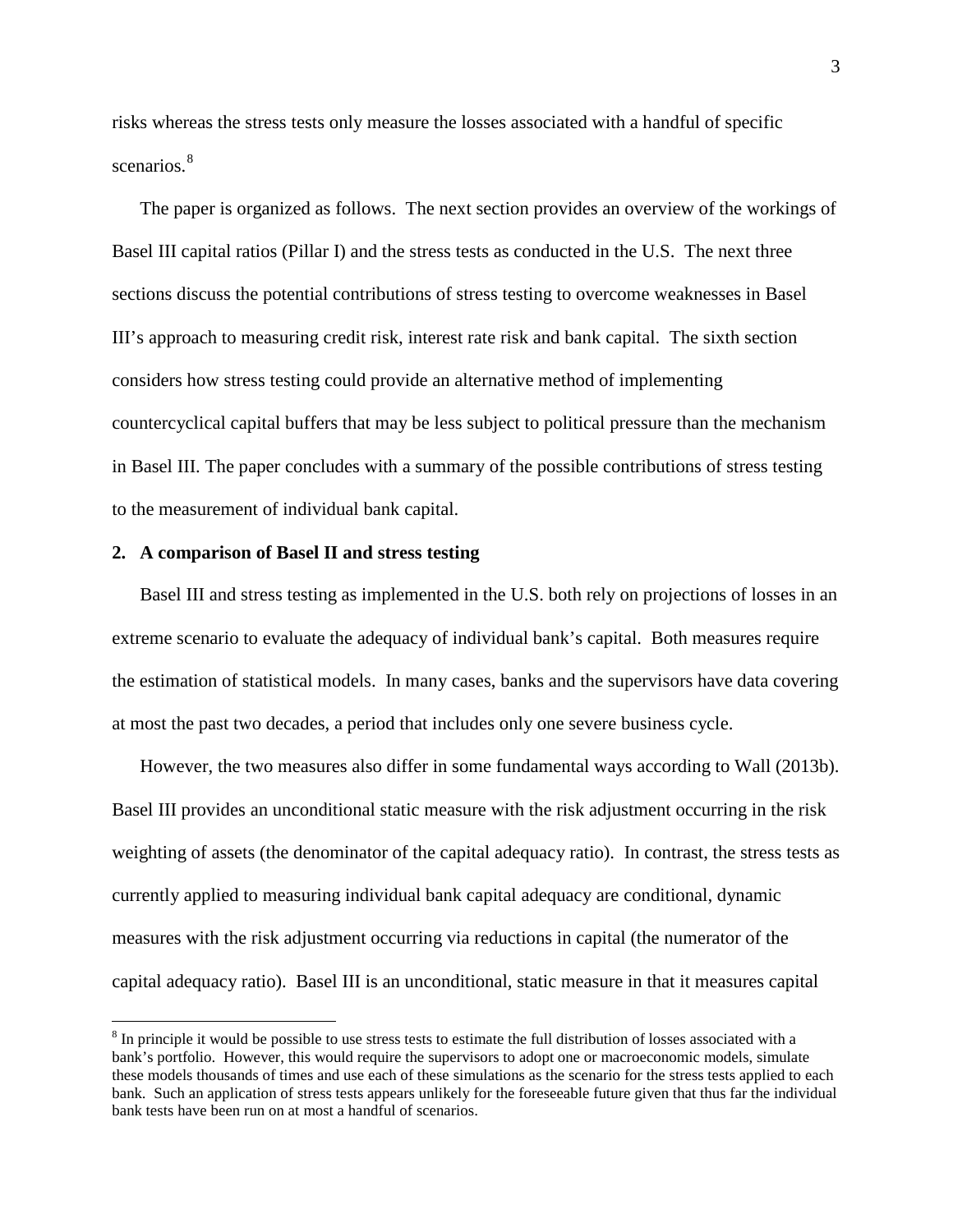adequacy at a single point in time using a process that does not depend upon projections of the future state of the economy. That is, the calculation of the Basel III ratios uses data on past performance to estimate the loss distributions associated with various portfolio positions. The estimated loss distributions are then used to calculate the expected losses in the extreme tail of the distribution. The current portfolio positions (assets and derivatives) are then summed using weights derived from the expected losses to calculate the denominator of the Basel III ratios. In effect, Basel III derives a generic severely adverse scenario for each portfolio category from that category's own (recent) past experience.

Basel III provides three different methods of risk weighting assets. In the Standardized Approach, the supervisors provide the risk weights to the banks based on the supervisor's estimates of the riskiness of the riskiness of different assets. In the internal ratings based (IRB) approach banks supply their own estimates of the probability of default which is then entered into supervisory models to obtain risk weights. Finally, in the advanced IRB approach, banks also come up with their own estimates of loss given default and exposure at default along with their estimate of the probability of default.

In contrast to the relatively sophisticated approach to calculating risk-weighted assets for the denominator of the Basel III ratio, the calculation of the measure of capital is mechanical. Basel III uses three different measures of capital: Common Equity Tier 1, which includes items such as common equity and retained earnings that are available to absorb losses on a going-concern basis, Tier 1 capital includes other perpetual instruments that are subordinated to the deposits and subordinated debt of the bank and meet additional criteria, and Tier 2 capital which includes items available to absorb losses only on a gone-concern (in resolution) basis such as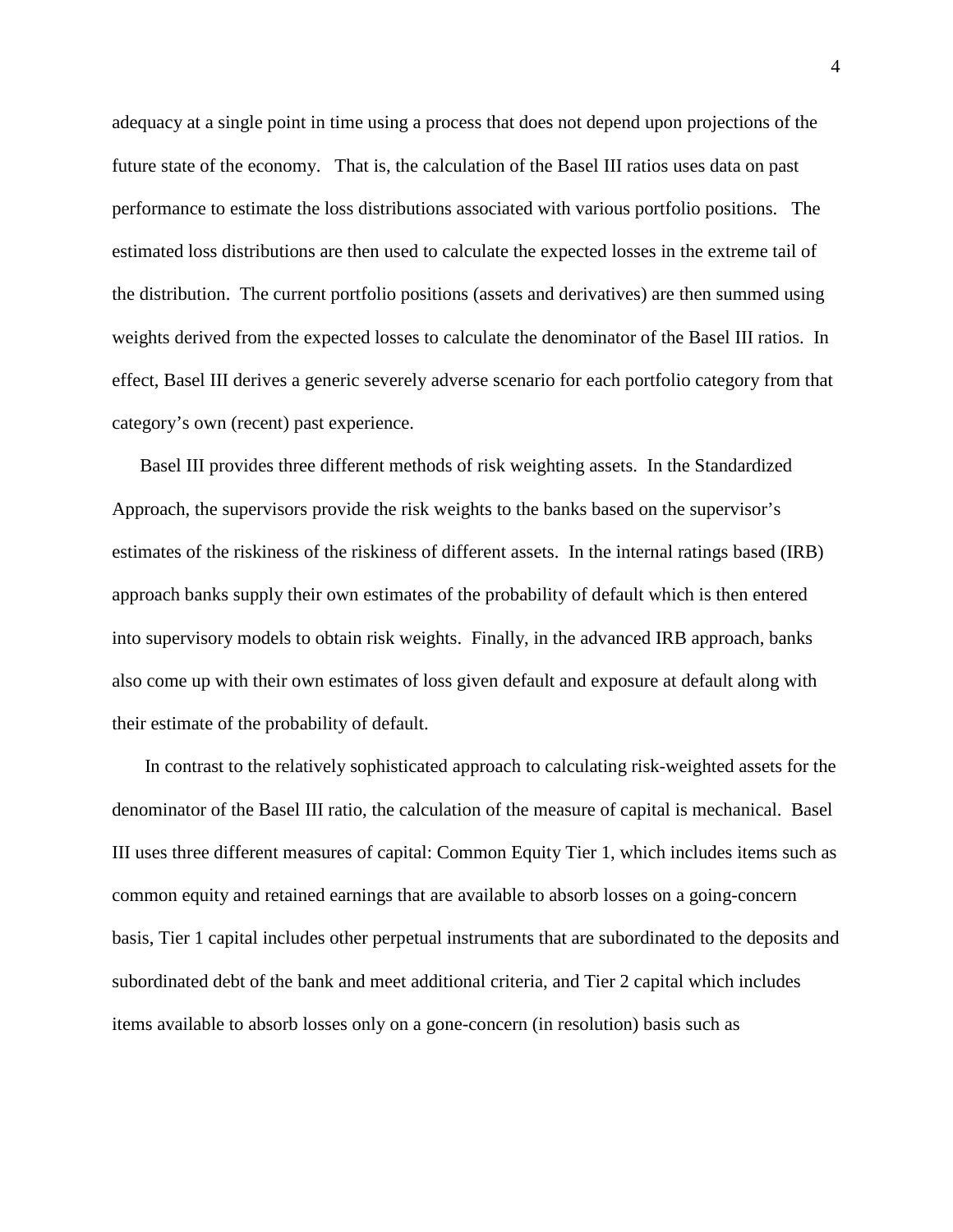subordinated debt.<sup>[9](#page-5-0)</sup> Basel III also provides for certain mandatory deductions from capital, such as subtracting the value of certain intangible assets from tier 1 capital. However, the values of each of the items in capital and the deductions from capital are taken from each BHC's financial statements.

The stress tests begin with several different regulatory measures of capital adequacy. Among these measures are the Basel III risk-based ratios. However, the stress tests are dynamic in that they simulate how these regulatory ratios would evolve over time and are conditional in that the results are calculated for a specific scenario for the economy. The primary focus of the stress tests has been on estimating changes in accounting capital following the standards set by the Financial Accounting Standards Board (FASB) in the U.S. or the International Financial Reporting Standards (IFSR) in the EU. The estimates of the change in accounting capital are based in part on estimates of each bank's losses in each portfolio in each period. However, given that the stress tests are dynamic, they also include estimates of each bank's pre-provision net revenue (PPNR).

The first step in conducting a stress test is to estimate the historic impact of economic variables such as GDP growth on bank's losses and PPNR given certain important characteristics of each bank's portfolio. The next step is to develop one or more internally consistent scenarios for the future evolution of the economy.<sup>10</sup> Estimates of losses and PPNR for each period in each scenario are then obtained by plugging in the characteristics of the bank's portfolio and the stress scenario into the bank's and the supervisor's models estimated using historical data. The projected losses and projected capital distribution are subtracted from PPNR to estimate each

<span id="page-5-0"></span> $9$  See Basel Committee on Banking Supervision (2011, pp. 12-28) for a discussion of the requirements for inclusion under one of more of these definitions of capital.

<span id="page-5-1"></span> $10$  The scenarios supplied by the U.S. supervisors have involved increasingly severe economic downturns, but in the future some scenarios could involve higher levels of growth and inflation that stress bank's interest rate risk management.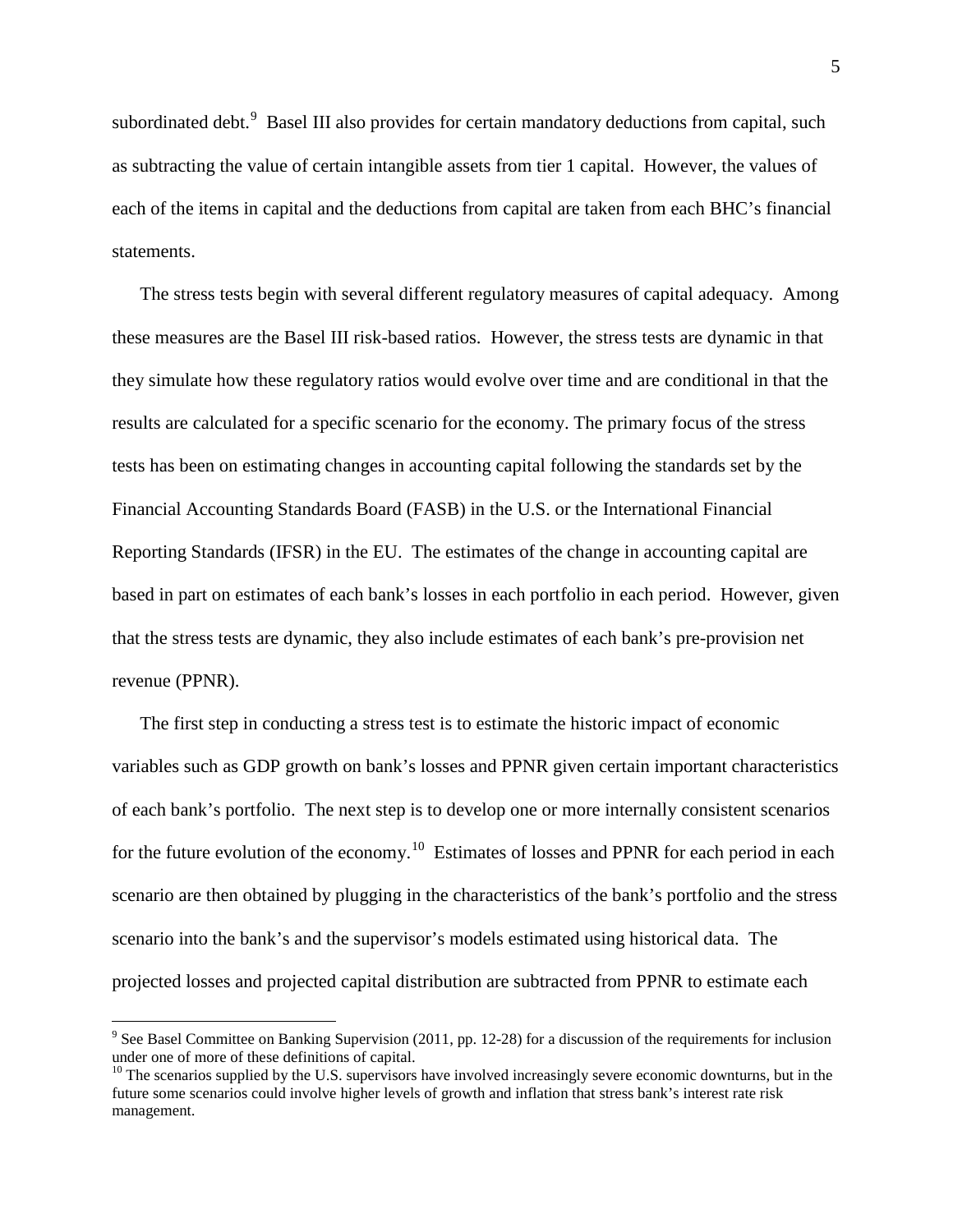period's change in capital. The capital at the end of each period is then its value at the start of the next period.

One way of illustrating the differences between Basel III and stress tests is to imagine them as different approaches to looking for risk. Basel III casts a dim light over a wide range of possible scenarios. Basel III's use of historical loss distribution data allows it to predict losses in tail of the distribution across a wide variety of scenarios. However, Basel III cannot say very much about what may happen in any particular scenario. In contrast, each individual stress test casts a very bright light but only on one particular scenario. To the extent the models are correct, the stress test is intended to provide a good estimate of what happens in a particular scenario. The results of the test of any one scenario are likely to be representative of the losses that would arise in similar scenarios but such a result is not guaranteed. Moreover, there is no reason to expect that any given scenario will be predictive of the results of a very different stress scenario. $11$ 

#### **3. Credit risk mismeasurement**

 $\overline{a}$ 

Arguably the biggest risk to banks is that of credit risk. This section considers potential weaknesses in Basel III's measurement of credit risk and how stress tests may mitigate some of these problems.

In order to understand the vulnerability of Basel III (or any other measure of capital adequacy), it is helpful to first understand how banks will respond when confronted with a possible deficiency in capital. In general, a bank approaching deficiency can implement some combination of two possibilities: increase the denominator (retain more earnings or issue new

<span id="page-6-0"></span> $11$  For example the results of a severe economic downturn scenario are unlikely to be very informative about the consequences of a scenario with sharp increases in inflation and interest rates.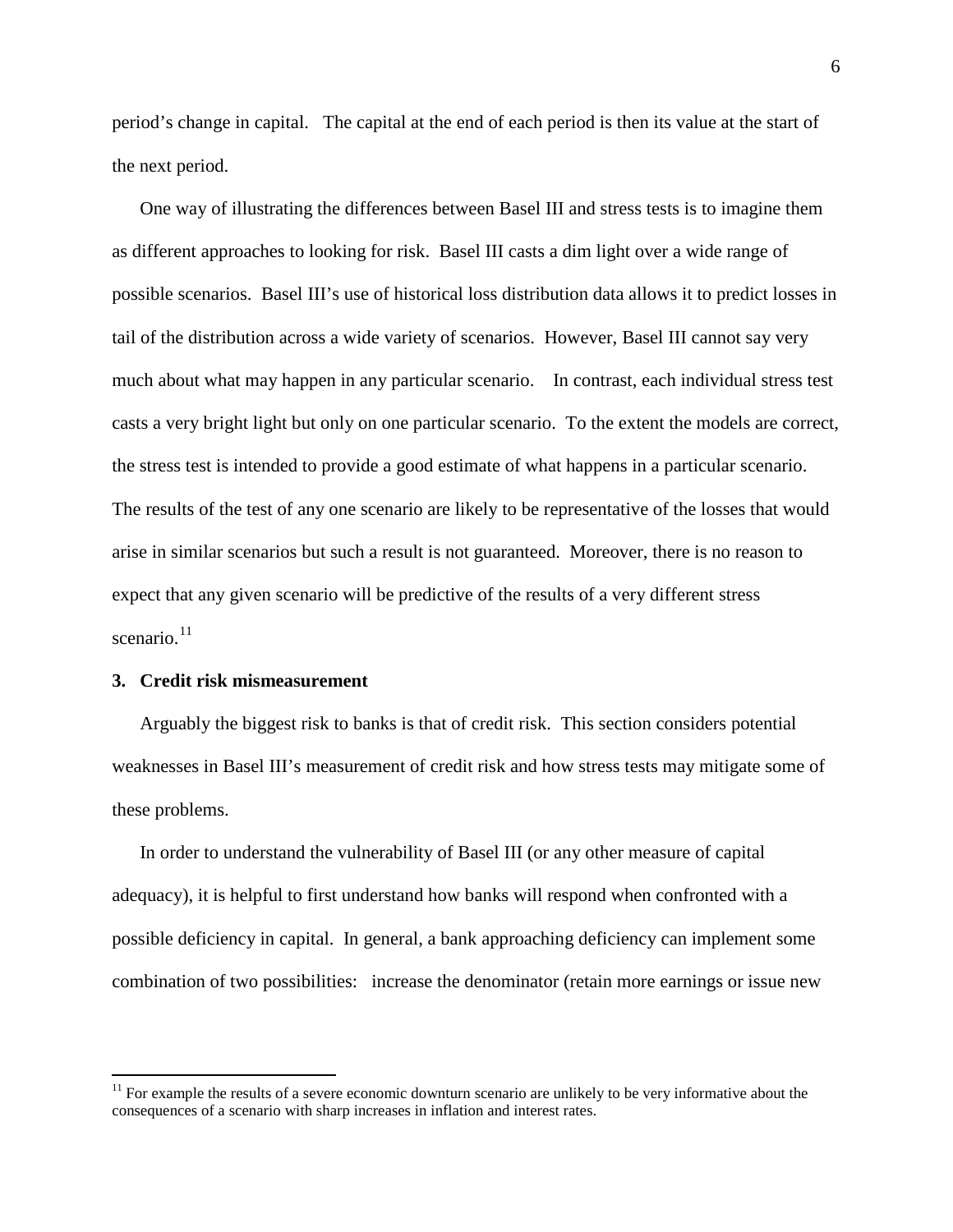capital or both) or reduce the numerator (report taking less risk).<sup>12</sup> Although bank supervisors would often prefer that banks retain more earnings and/or issue new capital, banks generally view equity capital as their most costly source of funding. In many cases banks find that reducing their reported risk would be less costly.

A bank that seeks to reduce its reported (credit) risk may employ some combination of three options: (a) shrink its overall portfolio while retaining the same allocations within the portfolio, (b) reallocate part of its portfolio away from positions with higher capital charges and towards positions with lower capital charges, and (c) change the way risk is measured so that, holding the portfolio constant, the estimated risk exposure is lower than in the original model.

A bank that shrinks its overall portfolio while retaining the same allocations will reduce its risk level. Supervisors concern here is that if all banks shrink their portfolios at the same time, the resulting reduction in the supply of credit may reduce economic growth (or deepen a recession) which in turn would produce an offsetting increase in bank's risk. The Basel III requirements provide no mechanism for preventing banks from meeting their requirements solely by shrinking their portfolios. On the other hand stress tests may be designed to force banks to issue capital as the U.S. did with the 2009 SCAP. A policy of forcing banks to issue new capital will not necessarily result in more new loans, but it removes inadequate capital as a reason for banks to refuse to make new loans or extend existing loans.<sup>[13](#page-7-1)</sup>

The next subsection considers how banks reallocate their portfolios when subject to binding capital regulation. The following two subsections examine the potential for systematic errors in credit and interest rate risk measurement in Basel III and stress testing.

<span id="page-7-0"></span> $12$  See also Wall and Peterson (1996) for a discussion of banks response to binding capital requirements.

<span id="page-7-1"></span><sup>&</sup>lt;sup>13</sup> While the stress tests can be designed to force banks to issue new capital, even the stress test approach would have difficulty forcing banks to make new loans to support economic growth. Supervisors are (quite correctly) concerned about forcing banks to make new credit risky loans that the banks judge to have too low of an expected return for their risk.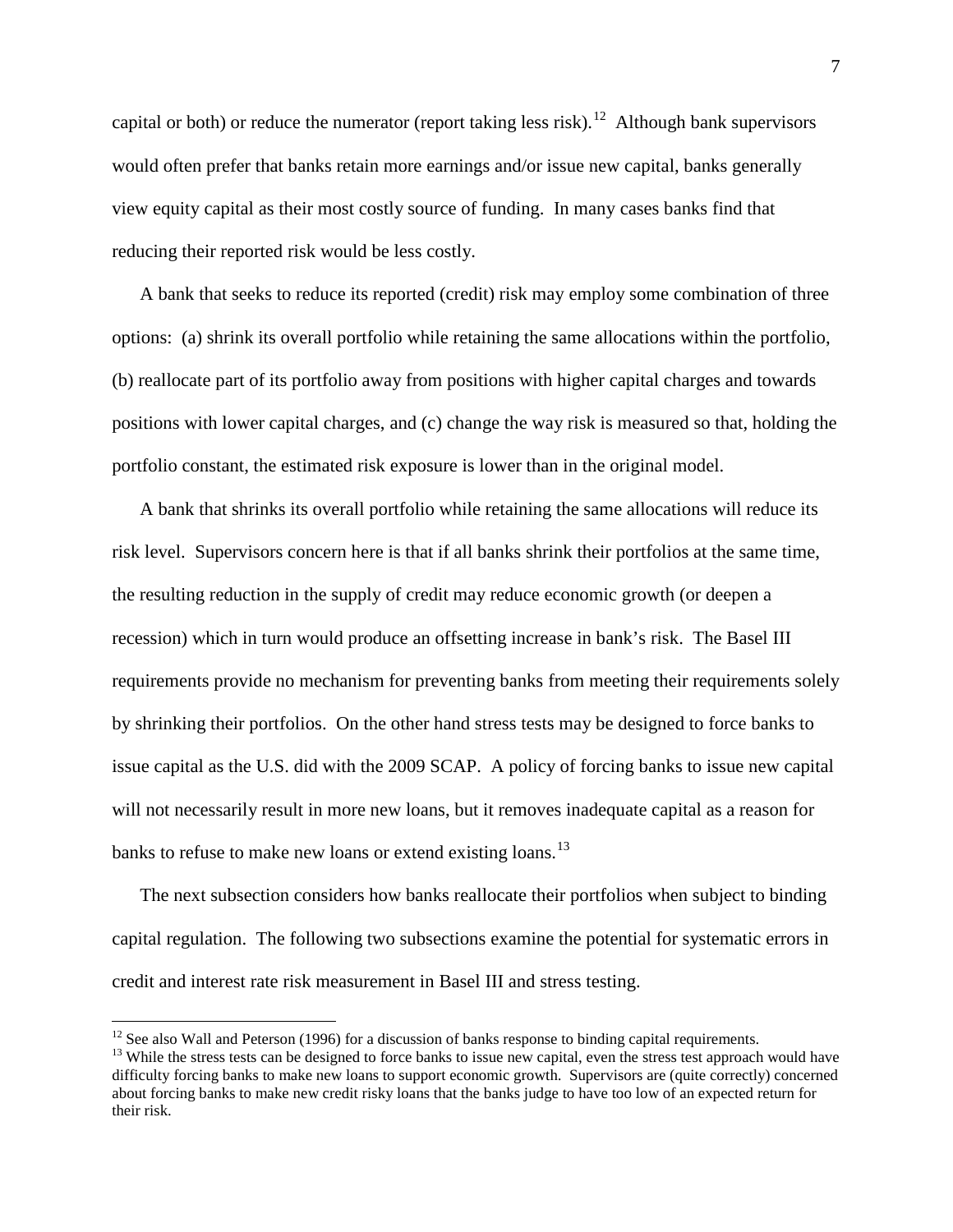### **3.1 Portfolio reallocation**

 $\overline{a}$ 

Portfolio reallocation could be an effective way of increasing capital adequacy if the risk weights in Basel III were the "correct" weights. The portfolio reallocations would be in the direction of reducing exposures to positions where the bank had previously underestimated the asset's risk (and possibly increasing positions where the bank had overestimated the risk).

However, there are a variety of reasons to expect that the Basel III contain many random errors. The standardized approach is intended to provide a rough approximation of the average risk of various risk buckets across banks, implying that it will measure the risk of individual banks with error unless these risk buckets have exactly the same risk at all banks. The IRB approaches are more sensitive to each bank's position. However, Haldane (2011) estimates that Basel III has over 200,000 risk buckets. The weights for each of these buckets must be estimated using complex statistical procedures, procedures which themselves recognize the likelihood of estimation errors.

The combination of unavoidable estimation errors and banks' portfolio reallocations to reduce their capital requirements implies that actual banks' capital adequacy will be less than the stated standards of Basel III. In order to illustrate this problem, start by assuming that Basel III is correct on average. That is, if Basel III were applied to existing portfolio those cases where the risk weights were too low would be almost exactly offset by cases where the weights are too high.<sup>[14](#page-8-0)</sup> However, banks will respond to binding regulations by seeking to reduce their Basel III capital requirements in the way that has the least adverse impact on shareholder wealth.<sup>[15](#page-8-1)</sup> Given

<span id="page-8-0"></span><sup>&</sup>lt;sup>14</sup> The following subsection will discuss a variety of reasons why the Basel III weights might on average be too low.

<span id="page-8-1"></span><sup>&</sup>lt;sup>15</sup> Admati et al. (2010) analyze bank capital in a Miller and Modigliani world where higher capital should not influence bank decision making. If this argument held then we should not expect banks to respond to higher capital requirements. However, as Admati et al. (2010) acknowledge, current income tax law provides for the deductibility of interest payments but not dividends. They dismiss this as a private but not social cost that should not influence public policy. Nevertheless, banks act on the basis of private costs and not some hard-to-define measure of social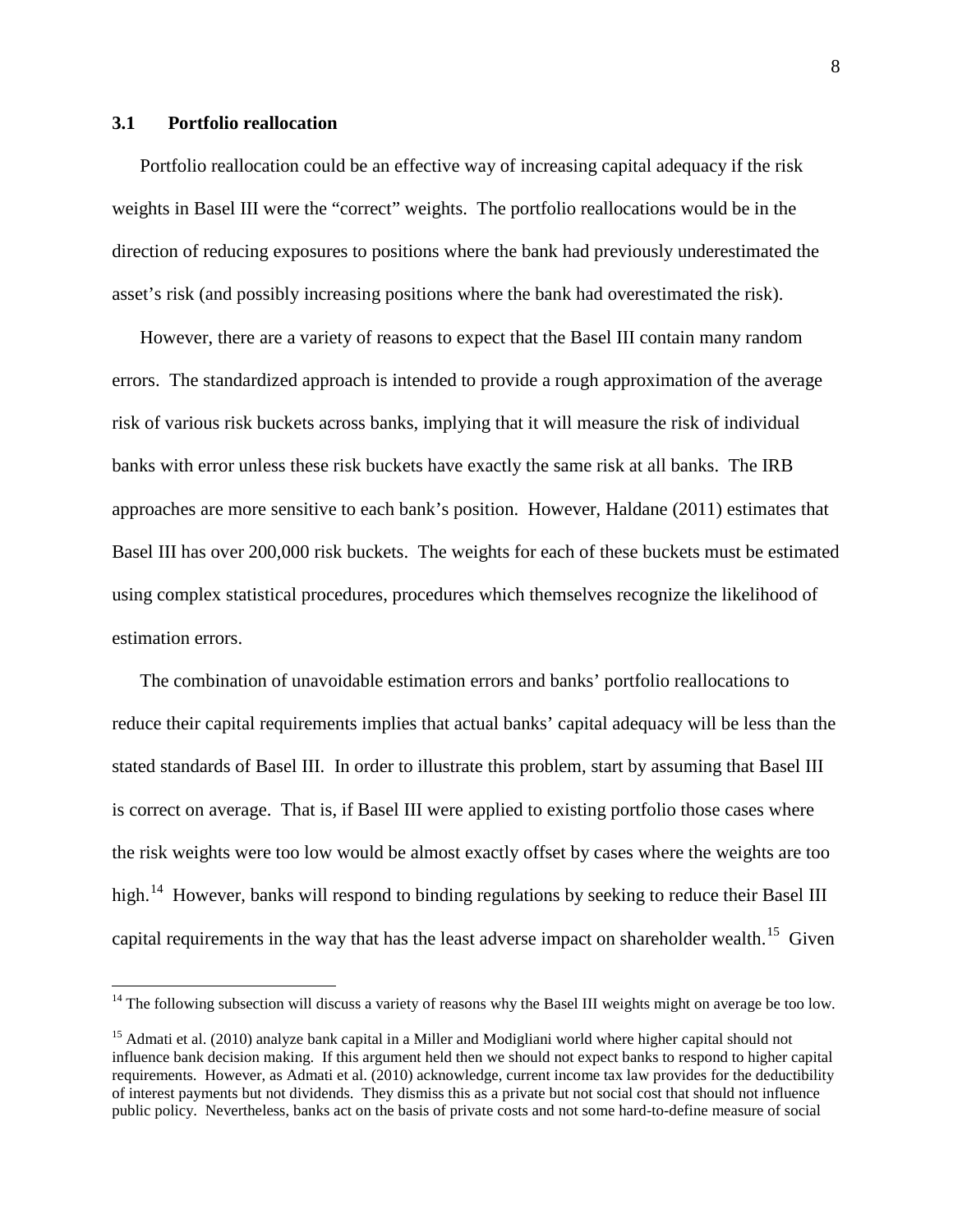the existence of the safety net (deposit insurance, lender of last resort, "too-big-to-fail" implicit subsidies), this implies that the bank portfolios should show the largest reductions in those areas where the Basel III risk weightings are too high relative to actual risk and the smallest reductions in those areas where the risk weightings are too low. The result of this portfolio reallocation is that even if the Basel III standards were correct on average prior to banks reallocating their portfolios, total RWA will be too low after banks finish reallocating their portfolios.

The measurement errors associated with the stress tests are not necessarily smaller than those with Basel III but likely they are different. Basel III uses historic data to estimate the unconditional loss distributions using historic data whereas the stress tests use historic data to estimate the relationship between losses and specified economic variables (such as GDP growth). The difference in estimation methods implies that the errors from Basel III are unlikely to be perfectly correlated with those from the stress tests. For some of the asset classes where Basel III underestimated the losses, the stress test loss estimates will overestimate the losses (or at least underestimate by a smaller margin). Thus, it is likely that the stress tests will reduce banks' incentives to shift their portfolios towards assets whose RWA would be too low under Basel III.

The stress tests also provide supervisors with the option of designing stress scenarios that discourage investment in assets that the supervisors think have too low of a risk weight under Basel III. For example, suppose that the supervisors conclude that the Basel III weights underestimate the risk of commercial real estate lending and as a result they see banks increasing

welfare. In a subsequent paper Admati et al. (2013) show that increasing equity may increase firm value but shareholders do not favor a policy because the debtholders would obtain most of the gain. While this theory may have some merit, bank managers are accountable to shareholders and hence would be expected to act in ways that increase shareholder wealth. For analysis suggesting that the private costs to shareholders of higher capital requirements could be nontrivial, see Kashyap, Stein and Hanson (2010).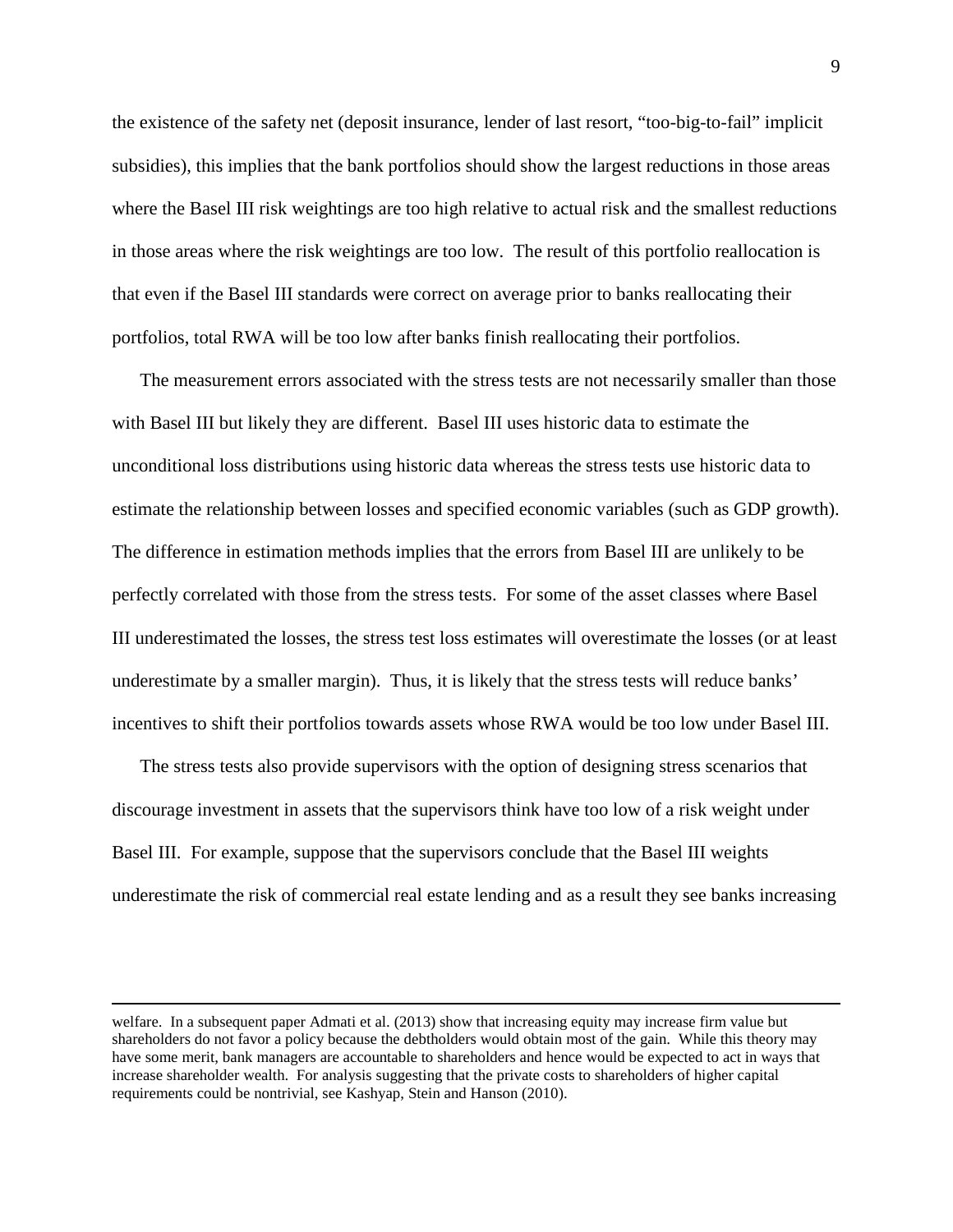their portfolios allocations to these loans. The supervisors could require banks to run a stress test which has an especially adverse scenario for commercial real estate lending.

#### **3.2 Biased credit risk measures**

The problem of banks shifting their portfolios towards assets underweighted by Basel III is compounded if the source of the underweighting is due to something other than random error. Basel III has at least two weak links in its estimation of credit that could lead to systematic underestimation of the riskiness of many assets: some important risky scenarios are not observed in the (relatively recent) historical data and banks may use their discretion to pick models that underestimate risk.

#### **3.2.1 Bias due to data**

The loss distribution models in Basel III have to be estimated from historical loss distributions. If the historical data is drawn from a benign economic period with relatively low losses, the estimated loss distributions may understate the true potential losses during a more volatile period. For example, estimates of potential losses on residential real estate obtained during the early 2000s when few loans defaulted for a loss (because of the general trend towards higher house prices), would not necessarily reflect the potential for losses if national average housing prices drop.

A possible solution if the recent losses have been low would be to go further back in time. The problem is that the further one goes back in time, the more likely one is to incorporate structural change(s). For example, the last time home prices fell nationally was during the 1930s. As Rowe (2013) points out, such structural changes undermine the assumption implicit in most statistical analysis that the underlying stochastic process is stable. For example, the economy and housing finance systems of the early 2000s are very different from those of the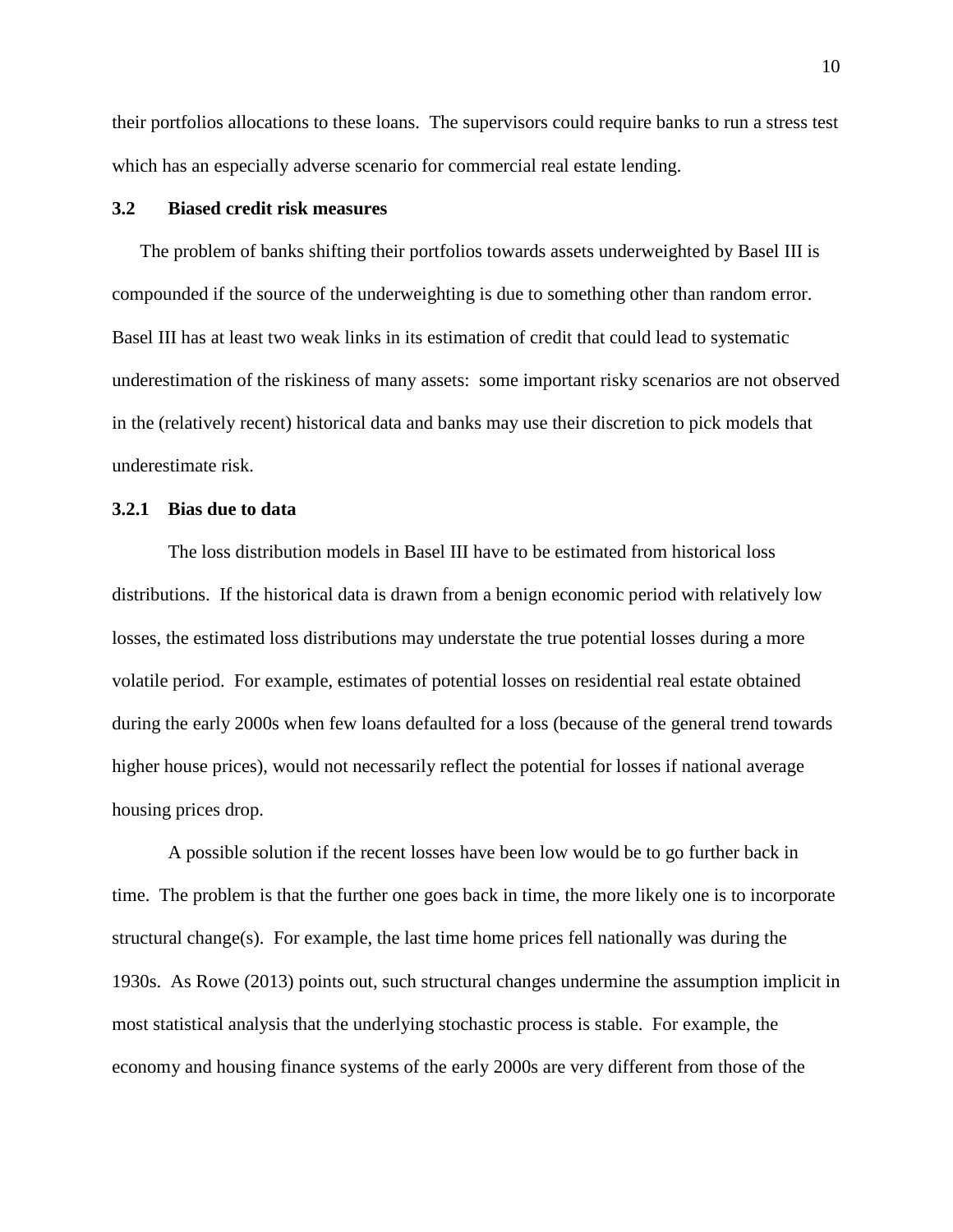1930s implying that estimates derived from 1930s data may not be very predictive of the losses that did happen to losses in 2000s after home prices started to fall.

The loss models used in stress tests are also estimated using historical data. However, stress tests provide supervisors with an additional degree of freedom to pick stress scenarios that are not observed in the recent data. How stressful the scenario should be would depend upon the supervisors' beliefs about the stress test loss models. If the supervisors' believe the loss models would deliver reasonably accurate estimates of the likely losses, they need only specify a scenario that incorporates their concerns. For example, even if the data used to estimate the models lacks a 10 percent national housing decline (as would have been the case prior to 2006), the supervisors could require banks to calculate their expected capital positions given a1 percent  $decline<sup>16</sup>$  $decline<sup>16</sup>$  $decline<sup>16</sup>$ 

A bigger problem arises if the supervisors believe their models would underestimate losses in a stress scenario. This problem could arise, for example, if the historical data suggests a linear relationship between losses and their scenario but the supervisors believe the true relationship is convex (an increase the severity of conditions leads to a more than proportional increase in losses). For example, the model predicts that a 20 percent housing decline would lead to 4 percent losses whereas the supervisors judge the losses would be substantially more than 4 percent. Even with this modeling problem, the supervisors could still design stress tests that would reveal appropriately large losses by requiring banks to use an even more severe scenario. However, in order for this to work the supervisors might need to require banks to hold capital to withstand an extraordinarily severe scenario that almost all knowledgeable observers would argue is not plausible. Although it is easy argue that in principle supervisors should impose

<span id="page-11-0"></span><sup>&</sup>lt;sup>16</sup> The last time national house prices declined was the Great Depression according the United States Council of Economic Advisors (2012, p. 101).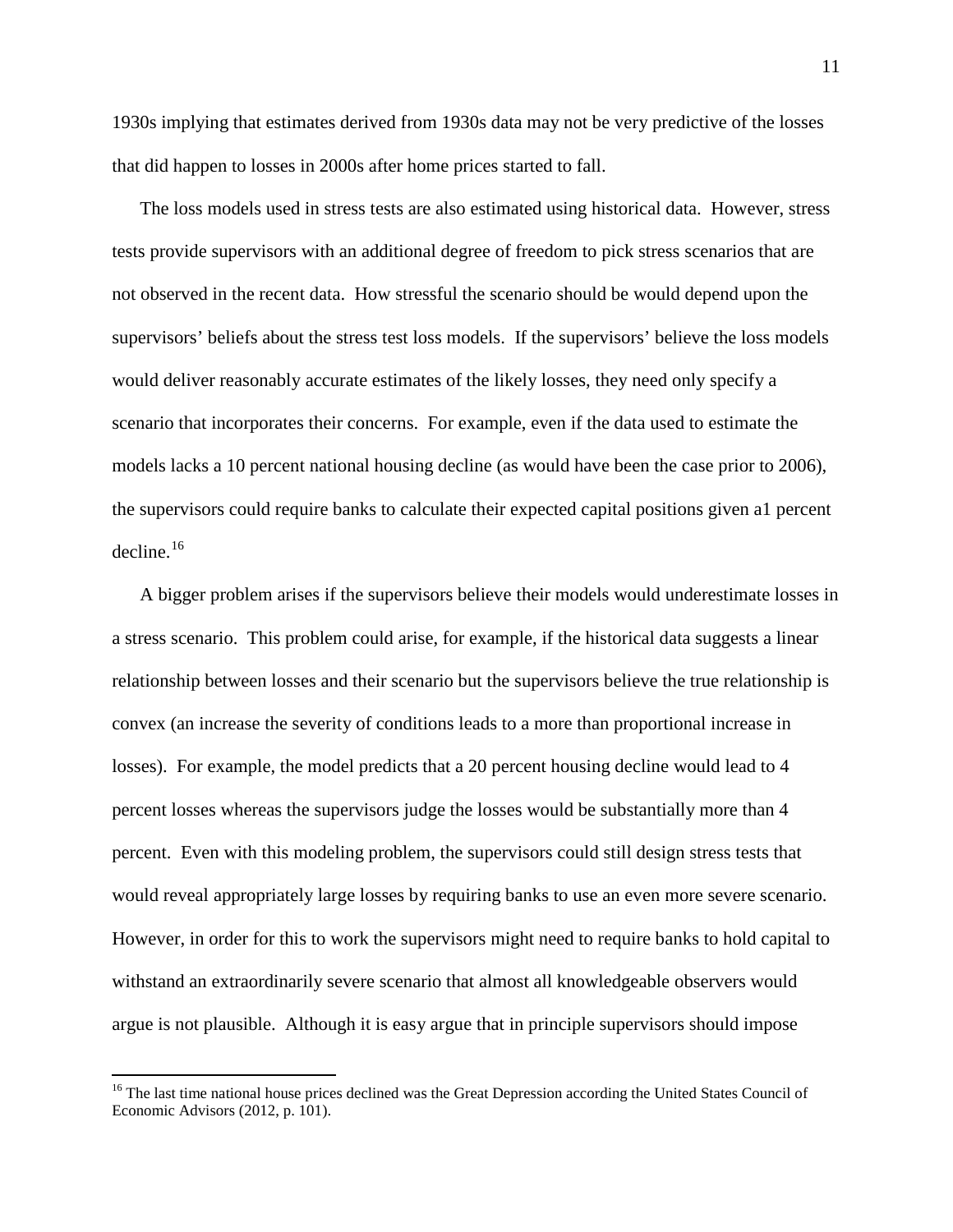implausible scenarios when they think their models significantly underestimate likely losses, doing so in the face of bankers', bank borrowers' and supportive politicians' objections is likely to prove challenging in practice.

#### **3.2.2 Bias due to bank modeling**

 $\overline{a}$ 

Banks estimate the models to determine the Basel III risk weights under both the IRB and A-IRB approaches. As a result, wherever there is any discretion to be exercised, it is the banks that select the data and statistical procedures. This raises an obvious concern that banks will pick the data and procedures that produce the lowest risk weights (Blum 2008). This concern is somewhat reduced by banks need to obtain prior supervisory approval for their modeling. However, it is not practical for the supervisors to review all of the decisions made in the estimation of the over 200,000 risk weights in Basel III model. In order to better understand the extent of cross-sectional dispersion in risk modeling, the Basel Committee on Banking Supervision (2013, p. 7) asked a group of large banks in Europe, North America and Asia to evaluate a common set of "largely low-default" credits. Given a 10 percent capital benchmark, the study found that the risk-weights calculated by the banks could vary as much as 1.5 to 2 percentage points in either direction, albeit most were within 1 percentage point.<sup>[17](#page-12-0)</sup>

Stress tests are also based in part on models estimated by the banks. However, unlike Basel III calculations, the U.S. stress tests are based in part on supervisory models. That is, the Federal Reserve estimates its own models and then applies those models to detailed information supplied by banks about their individual portfolios. As a result, the supervisors can compare

<span id="page-12-0"></span> $17$  Cross-sectional comparisons of Basel III weights have been used by the Danish supervisory agency Finanstilsynet according to Newton (2013). However, reliance on purely cross-sectional comparisons may recreate a problem similar to that observed with U.S. supervision of capital adequacy prior to the U.S. adoption of numeric standards in 1981. The problem according to Marcus (19833) was that absent firm supervisory standards, although the supervisors could stop individual banks from decreasing their capital ratios to levels notably below those of their peers, they could not prevent the banking industry from gradually reducing its capital adequacy ratios.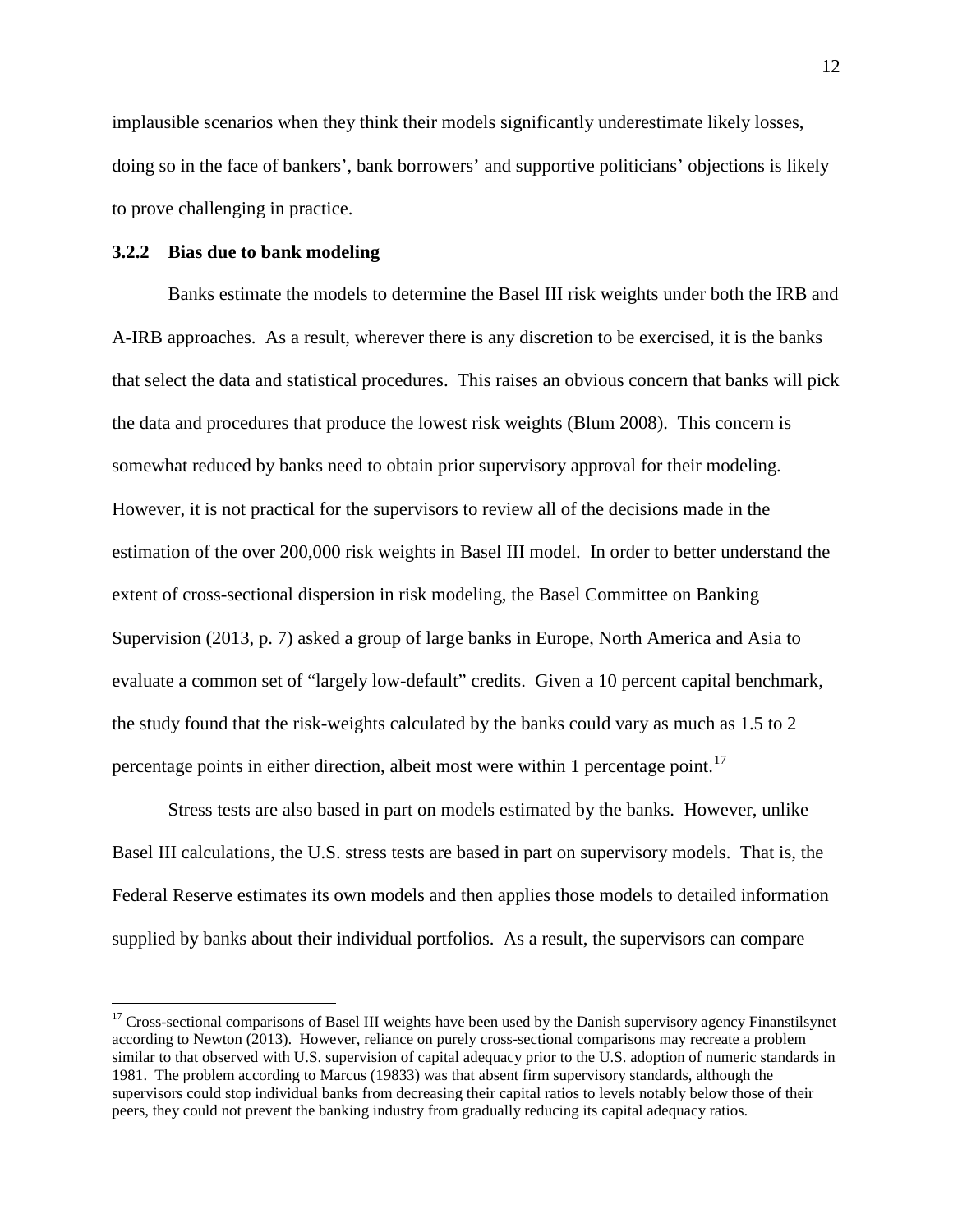their estimates of losses and PPNR in each scenario with the estimates produced by each of the banks subject to stress testing. Additionally, the supervisory stress tests are conducted at the same time using the same set of scenarios which facilitate the comparison of estimated losses and PPNR across banks. This puts supervisors in a better position to identify bank models that produce significantly lower loss estimates. Further, because the U.S. supervisory stress are conducted as a part of an overall review of bank's capital planning, material weaknesses in a bank's stress test modeling procedures is itself be a consideration as to whether the Federal Reserve will object to a bank's capital distribution plans.<sup>[18](#page-13-0)</sup>

The advantage of stress tests in discouraging banks from producing low loss estimates is offset by the disadvantage that it encourages banks to use models that produce results similar to those of the Federal Reserve's model according to Schuermann (2013). As a result he argues, "if everybody uses the same scenario (which they do) and works hard to get the same numbers (and they are trying), then we have a very narrowly specialized risk machine that is inflexible and unresponsive to unexpected shocks." He further argues that deviating from standard industry practice is becoming discouraged, resulting in less innovation even in cases where risk managers see opportunities for more accurate modeling.

#### **4. Interest rate risk mismeasurement**

 $\overline{a}$ 

Stress tests could in principal provide better interest rate risk measurement because Basel III only incorporates the effect of interest rates on market values for those assets held for trading

<span id="page-13-0"></span> $18$  Bloom (2008) shows that the addition of a leverage ratio may also increase the effectiveness of the advanced approach of Basel II in two ways: (a) the leverage ratio reduced the extent to which a bank may reduce its capital requirements by understating risk and (b) a higher leverage ratio makes supervisory threats to fine banks that are found to understate risk more credible. Not only can properly designed stress tests help accomplish the first goal in a more risk sensitive way than the leverage ratio but the enforcement mechanism used in the stress tests (changes to banks capital distribution plans in good times and requirements to issue new capital in bad times) is credible in a wider variety of circumstances. However, as is emphasized at many points in this paper, the effectiveness of stress tests in identifying risks is dependent upon a variety of factors, most especially the parameters of the stress scenario(s).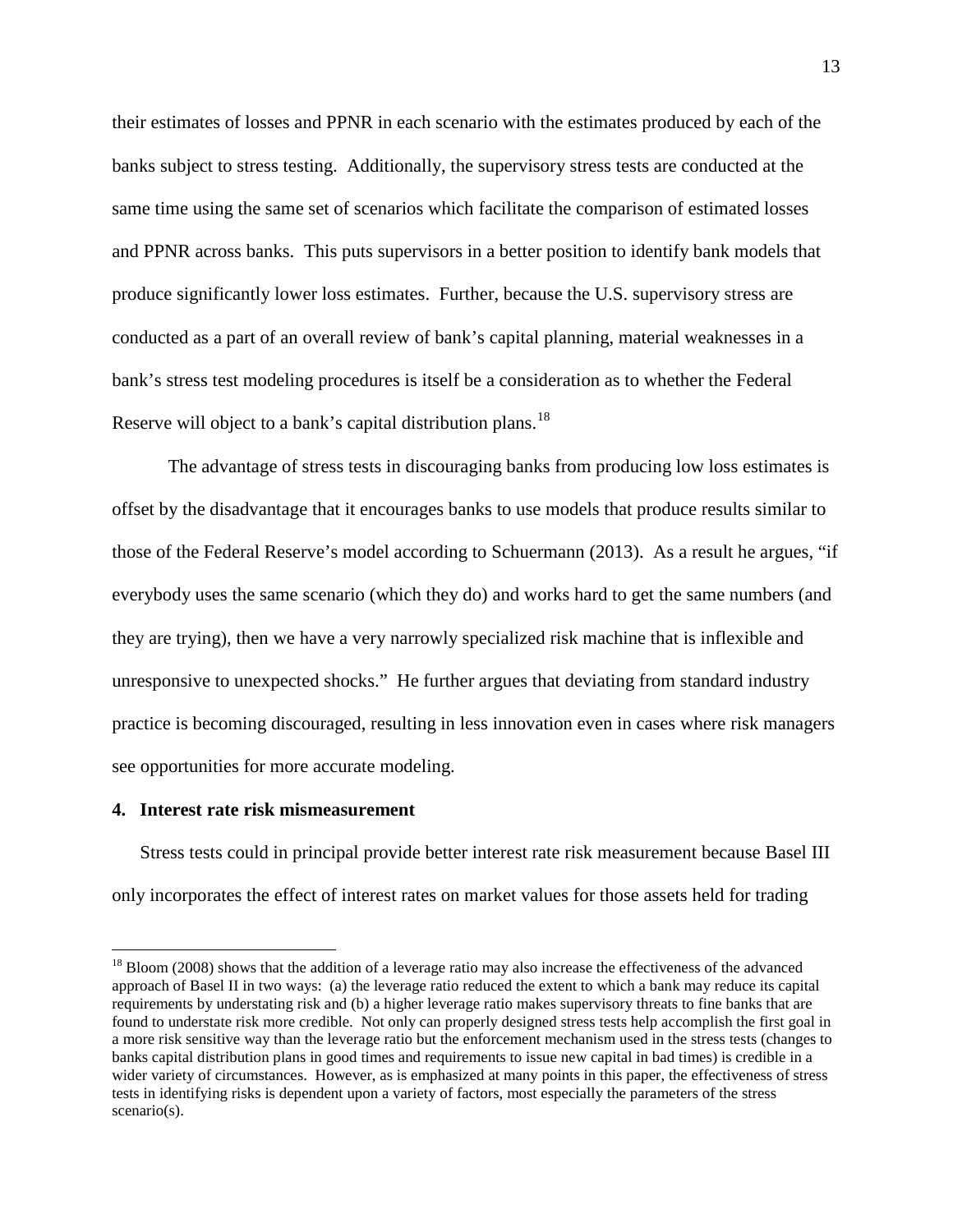(the trading book). There currently is no interest rate risk measure for the assets likely to be held to maturity (the banking book). $^{19}$  $^{19}$  $^{19}$ 

The first common capital adequacy framework set out by the Basel Committee on Banking Supervision (1988) agreement focused exclusively on credit risk. The measurement and associated capital requirements (if any) for interest rate risk were the responsibility of national authorities. The market risk amendment to Basel I, BCBS (1996), incorporated a measure of interest rate risk into the agreed upon method of calculating capital adequacy but only for the trading book. That is only for instruments that a bank held to profit from short-term price movements and which a bank marked to market on a daily basis. The provision of capital for the rest of a bank's portfolio, its "banking book," remained the responsibility of national authorities. While the Basel accords have seen considerable change since 1996, Basel III still does not have a measure of interest rate risk for the banking book. This is not to suggest that the U.S. supervisors ignore interest rate risk, most recently they issued guidance in 2010 and a "frequently asked questions" (FAQ) about the guidance in [20](#page-14-1)12.<sup>20</sup> However, while the supervisors provide guidance on the governance and measurement of interest rate risks (including periodic stress testing), the guidance has no direct link to banks' capital requirements.

In principle, the supervisory stress tests used in the CCAR exercises could provide a mechanism for incorporating interest rate changes into the analysis of banks' capital adequacy. The models used in these stress tests reflect the effect of the change in rates on estimated PPNR and, where relevant, on estimated credit losses over the next two or three years.

<span id="page-14-0"></span> $19$  Becker (2013) reports that efforts are underway at the Basel Committee on Banking Supervision but that these efforts are at a relatively early stage.

<span id="page-14-1"></span><sup>&</sup>lt;sup>20</sup> The guidance and the (FAQ) were issued as "Interagency Guidance" jointly by the Board of Governors of the Federal Reserve System (FRB), the Federal Deposit Insurance Corporation (FDIC), the National Credit Union Administration (NCUA), the Office of the Comptroller of the Currency (OCC), and the State Liaison Committee as Interagency. The 2010 guidance is available at

<http://www.federalreserve.gov/newsevents/press/bcreg/bcreg20100107.pdf> and the FAQ is available at [http://www.ffiec.gov/PDF/01-12RR\\_FAQs.pdf](http://www.ffiec.gov/PDF/01-12RR_FAQs.pdf) [accessed September 21, 2013].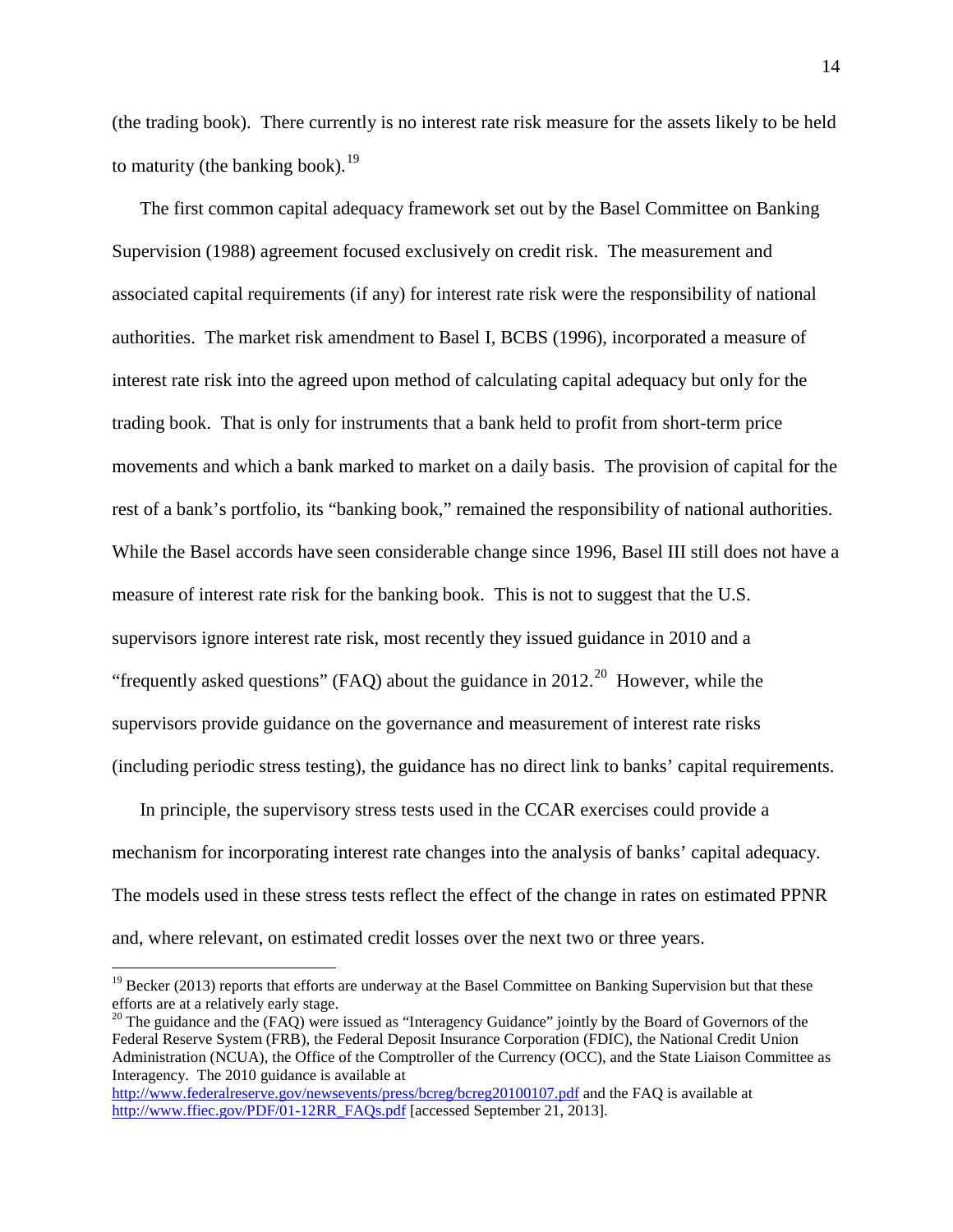However, the supervisory stress tests have a variety of weaknesses as tools for measuring interest rate risk for capital adequacy purposes. First and foremost, the stress tests as currently conducted do not use the wealth of detailed information about assets in the banking book used in the loss analysis. Rather, Board of Governors of the Federal Reserve (2013, p. 46) reports that is stress test model for PPNR uses a series of "autoregressive models that relate the components of a BHC's revenues and non-credit-related expenses … to BHC characteristics, and to macroeconomic variables." It further reports that models are estimated for 17 different components including five components of interest income and three of interest expense. The reliance on highly aggregated data and regressions based on historical data would seem to afford considerable opportunity for banks to increase their actual exposure to interest rate changes without showing appreciably higher exposure in stress tests.

 Moreover, even if the stress tests did model individual items in the banking book, the stress tests could at best partially capture the risk of those positions because the stress tests focus on book values rather market values. For example, a shift up in the term structure of interest rates will decrease the value of a 30 year, fixed rate mortgage loan both because of higher discount rate applied to all of the loan repayments and slower prepayments at a time of high reinvestment rates. However, the current supervisory stress tests only capture lost income over the next three years, essentially the losses that may arise because higher rate increase the cost of funding but do not increase the rate paid on the fixed rate mortgage.

Another weakness of stress tests is that they only measure interest rate risk for the tested scenarios. Banks may have considerable interest rate risk, but that risk may be concentrated in scenarios that are not examined. For example, banks may seek to compensate to boost their spread income in a low interest rate environment by investing in longer maturity assets while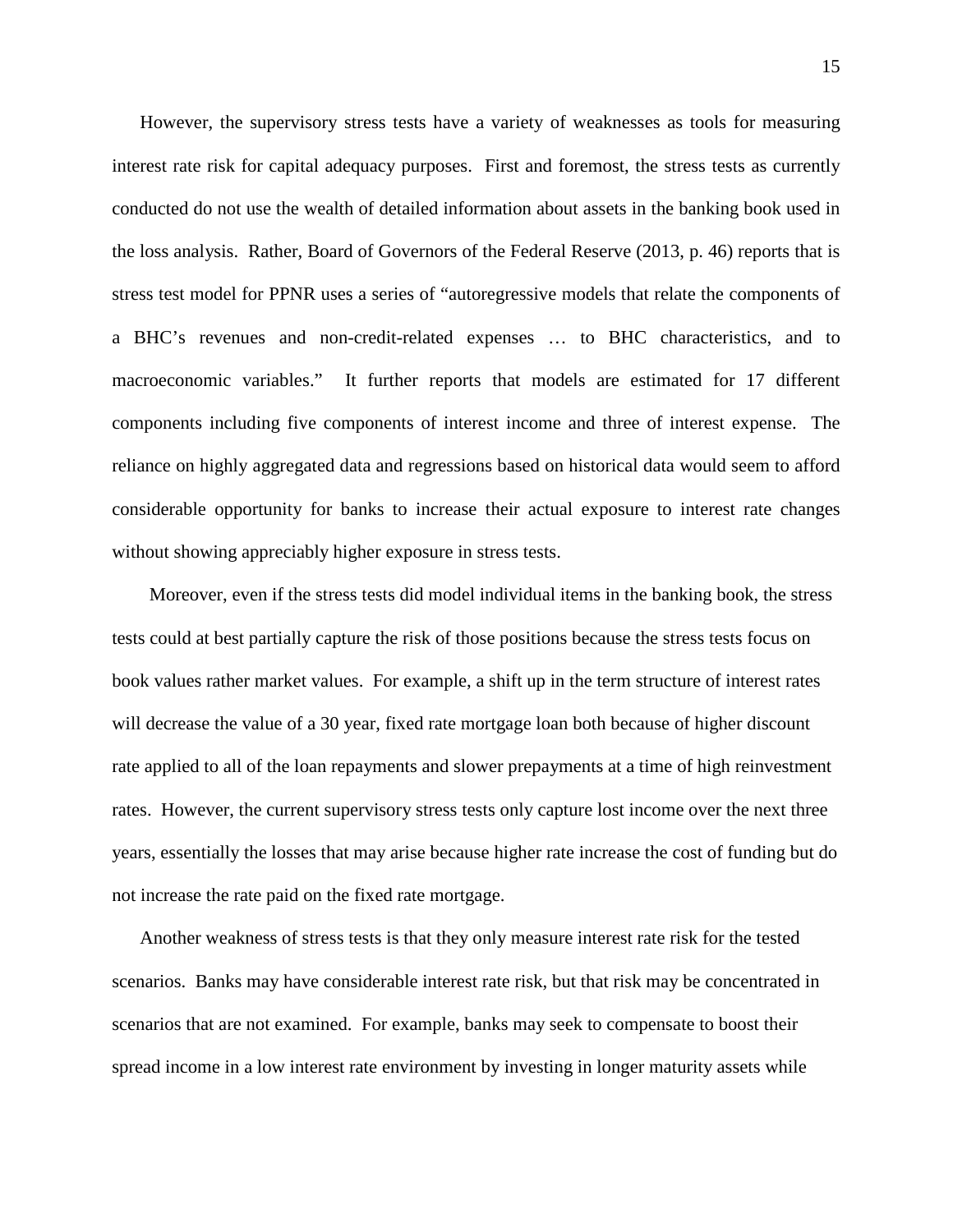holding the maturity of their funding constant. However, if supervisors' primary concern is credit risk, the stress tests may focus on scenarios in low or negative economic growth scenarios which may capture the banks' exposure to credit risk but which assume continuing low rates and hence miss the banks' interest rate risk.

Moreover, even if the supervisors try to stress banks' exposure to interest rate risk, the tests may fail to capture the risk. One way this could happen would be if the supervisors try to stress banks' exposure to rates by including a scenario with sharply rising rates but some banks make a contrarian bet. That is, some banks position their portfolios to gain from rate increases at the cost of being exposed to rate declines.<sup>21</sup> Another alternative, facilitated by the existence of interest rate options (including embedded options) is that a bank is hedged against large interest rate moves but exposed to losses from smaller moves. For example, if supervisors develop a reputation for stressing banks using a 200 basis point change, a bank might be able to acquire out of the money options that provide an effective PPNR hedge against 200 basis point moves but provide no PPNR protection against [22](#page-16-1)5 basis point moves.<sup>22</sup>

#### **5. Capital mismeasurement**

 $\overline{a}$ 

The measures of capital used in Basel capital accords (Basel I, II and III) are taken directly from banks' financial statements with only mechanistic adjustments reflecting the impact of various items on a bank's ability to absorb losses.<sup>23</sup> Unfortunately, financial accounting principles balance a variety of objectives and give bank management responsibility for a large number of judgmental decisions. As result, the supervisory capital ratios (all of which are based

<span id="page-16-0"></span><sup>&</sup>lt;sup>21</sup> Admittedly, this is a scenario more easily imagined if short-term rates were several percentage points higher than their current level.

<span id="page-16-1"></span> $22$  See Jarrow (2013) for a discussion of the incentive created by stress testing to concentrate risk in the extreme tail of the loss distribution.

<span id="page-16-2"></span> $23$  For example, certain intangible assets are deducted from capital reflecting likely declines in the values of these assets in a distress situation.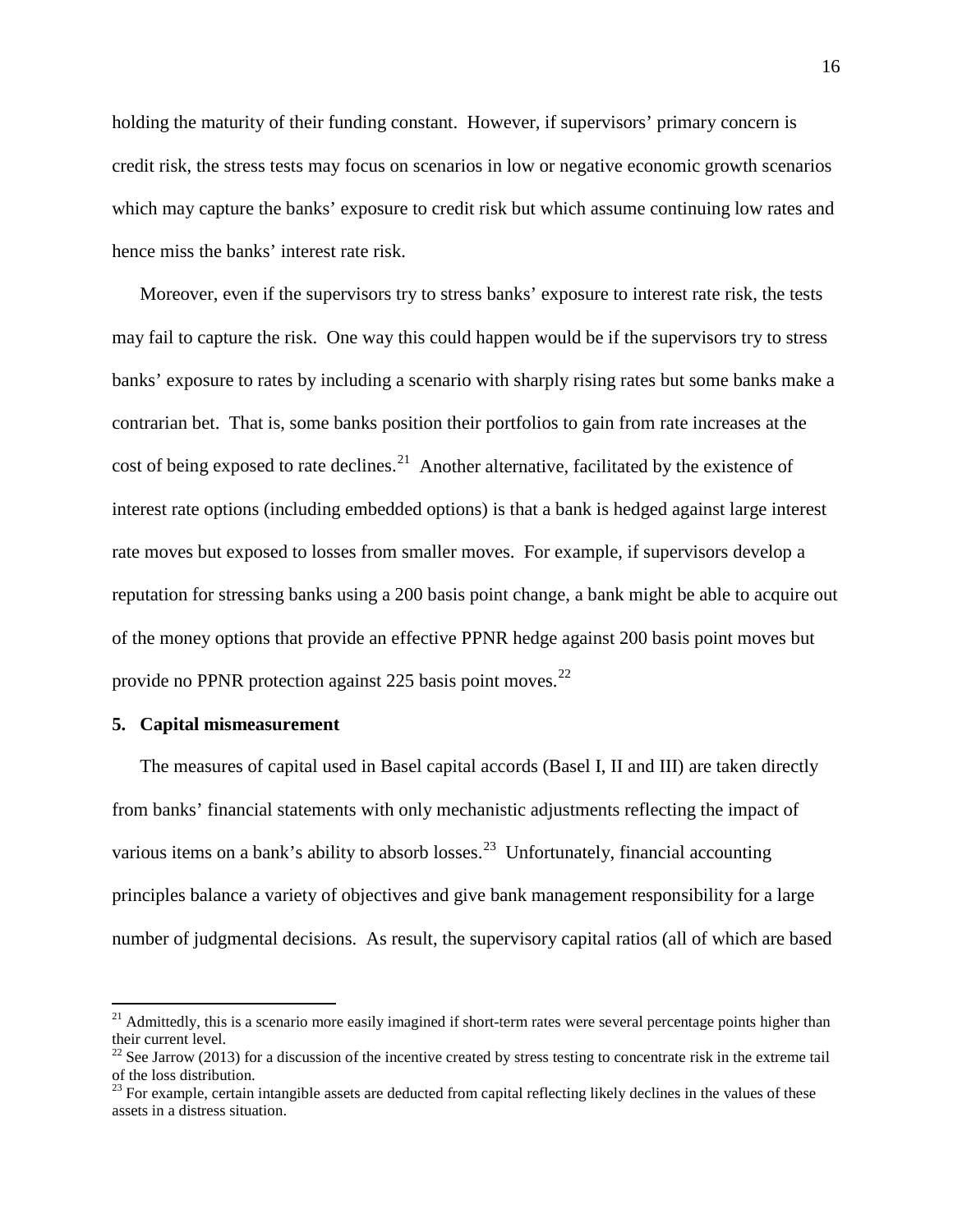on financial accounting measures of capital), lacked credibility during the financial crisis of 2008 (Wall. 2013b).

In contrast, stress tests are designed to measure changes in capital given a particular scenario. A sufficiently adverse scenario maintained over a long enough period is likely to force a bank to (at least partially) recognize losses embedded in their portfolio. The SCAP scenario was adverse and had a two year horizon, in part to force recognition of the embedded losses. As a result, one of accomplishments of SCAP was to help restore confidence in banks by providing better estimates of the unrecognized losses embedded in their portfolios.

A weakness of stress tests in measuring capital is that their effectiveness depends in large part upon the stress scenario being test. A sufficiently favorable scenario may not require a bank to recognize the embedded losses in its portfolio. Wall (2013b) emphasizes that U.S. supervisors could chose a stressful scenario confident that the results would not adversely impact market participants' confidence in banks' existing values (the post-Lehman runs suggested that participants already had little confidence in reported equity) and the U.S. supervisors had a mechanism (Capital Purchase Program of the Troubled Assets Relief Program, TARP) for addressing any capital inadequacies that could not be made good by private issues of new capital.

Also potentially reducing the relative value of stress tests in measuring capital would be proposed changes in accounting standards. Wall (2013a) discusses a proposal by the Financial Accounting Standards Board (FASB) that would require banks to recognize expected losses rather than incurred losses which result in earlier loss recognition and eliminate an important source of managerial discretion to delay loss recognition.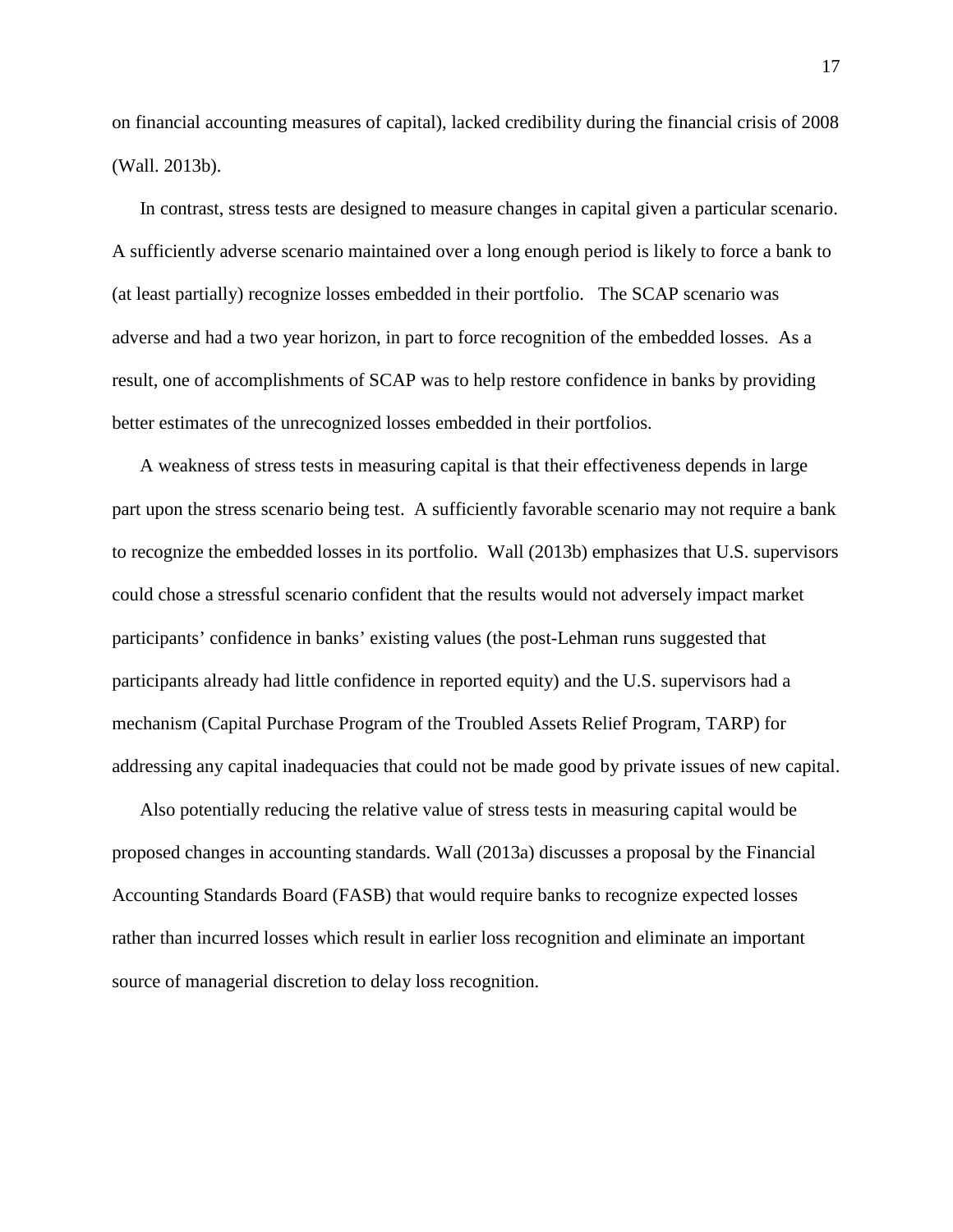#### **6. Countercyclical capital buffers**

Capital adequacy rules that require a constant minimum throughout the business cycle are unavoidably pro-cyclical.<sup>[24](#page-18-0)</sup> Estimates of riskiness for RWA purposes are likely to be at cyclical lows during boom times and additional capital is likely to be readily available, especially additional retained earnings.<sup>25</sup> As a result banks are best able to expand their lending and support economic growth when times are already good. Conversely, risk estimates are likely to be higher and losses may be depleting capital during stress periods, reducing bank's ability to lend and possibly leading them to refuse to rollover or make new loans to good customers.

The problem of pro-cyclical capital regulation during the crisis sparked efforts to vary capital requirements in a countercyclical manner to dampen loan growth in boom times and facilitate bank lending during bad economic times. One result was that Basel III was modified to include a countercyclical capital buffer. This size of this buffer is to be determined by national supervisory authorities within a range from zero and 2.5 percent.

The questions national authorities must answer are when to invoke this buffer and how large a buffer should be required of banks. The problem with nondiscretionary triggers is that the state of the art for measuring the build-up of risks to financial stability is not very advanced.<sup>26</sup> The alternative is to give the supervisors discretion in setting the buffer. Supervisory determined buffers are unlikely to be consistently set at optimal levels, but absent any external pressure the buffers would likely be varied in ways that are superior to the current fixed buffers. However, a discretionary decision to change the buffer will almost surely be a high profile decision that will

<span id="page-18-0"></span> $24$  The actual effect in practice, however, is likely to be somewhat less procyclical as regulatory capital adequacy requirements give banks have an incentive to build up capital in good times which can then be run down during periods of stress.<br><sup>25</sup> See Repullo and Suarez (2012) and Andersen (2011).

<span id="page-18-1"></span>

<span id="page-18-2"></span><sup>&</sup>lt;sup>26</sup> See Edge and Meisenzahl (2011) for a discussion of the unreliability of one proposed measure of build-ups, the credit-to-GDP ratio. See also Pritsker (2012) who provides a recent theoretical analysis of the choice of stress test scenarios.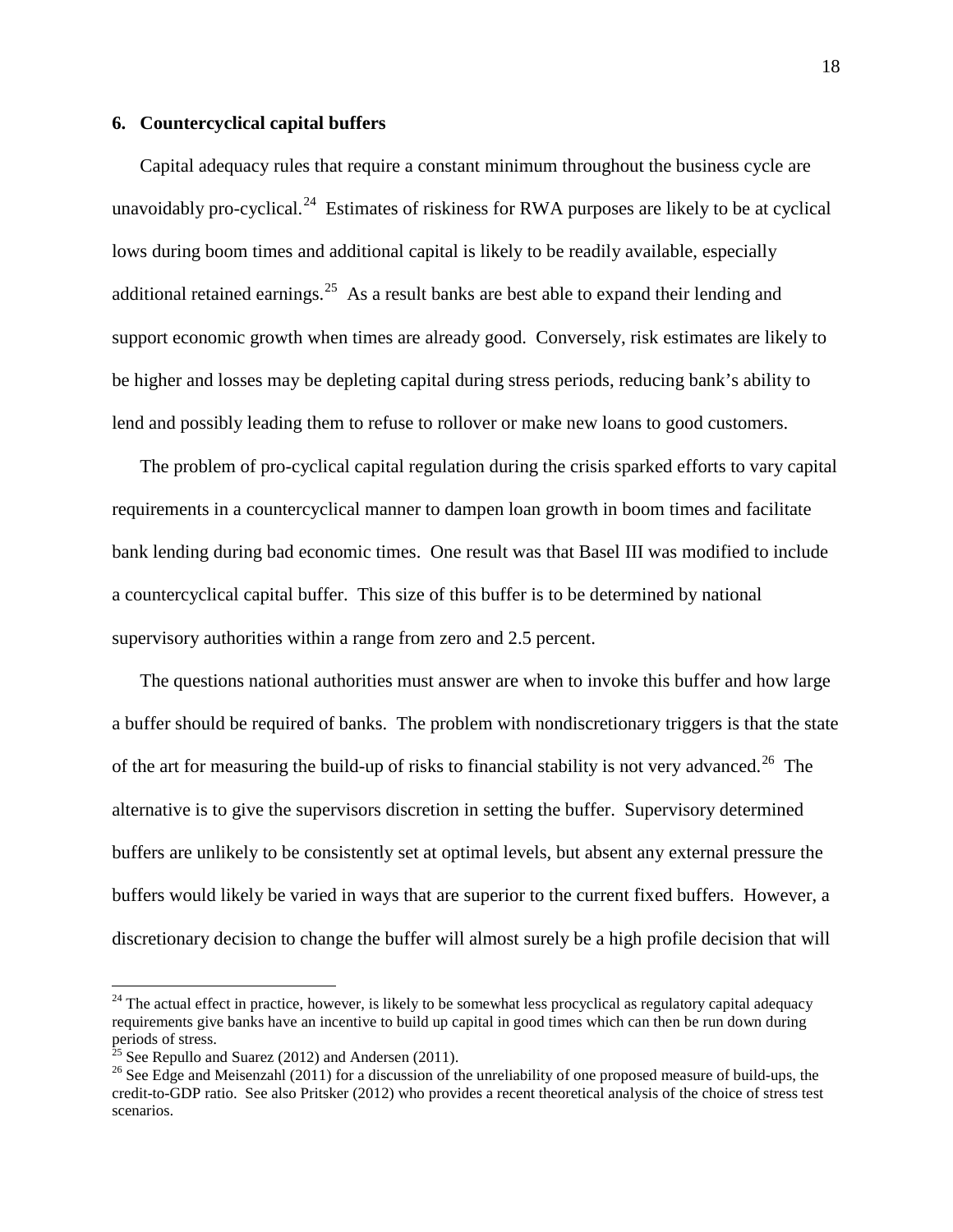attract public attention. Supervisors considering a change in the buffer will almost surely face considerable external pressure to not increase the buffer in a timely manner (or to prematurely decrease the buffer) from banks, sectors of the economy benefiting from economic booms and from politicians concerned about the next election.

Stress tests provide another, not mutually exclusive mechanism, for enforcing countercyclical capital buffers. As Acharya (2012) notes, a way of accomplishing this would be to use an adverse scenario that does not moderate during good times. For example, the assumption of a 10 percent unemployment rate may imply only a small increase in unemployment during a recession but a rather larger increase in unemployment during a boom. As a result, banks would automatically need to hold a larger capital buffer during good times than bad. Moreover, the use of such a constant scenario over the business cycle would likely put the supervisors in a better position to defend countercyclical capital requirements than a purely discretionary decision under Basel III.

#### **7. Conclusion**

Basel III and stress testing represent significant increases in the sophistication and cost of measuring bank's capital adequacy. This paper discusses a variety of ways in which stress testing could be used to mitigate problems with Basel III. These problems including cases where Basel III: underestimated credit risk, does not explicitly include interest rate risk, relies on potentially inflated estimates of bank capital and relies the use of politically vulnerable discretion for the implementation of its countercyclical capital buffer.

The weaknesses in Basel III can be mitigated by stress testing because of differences in the way the two measures are structured and implemented. Stress testing can mitigate the incentives created by Basel III credit risk underestimation for three reasons: (a) stress test errors are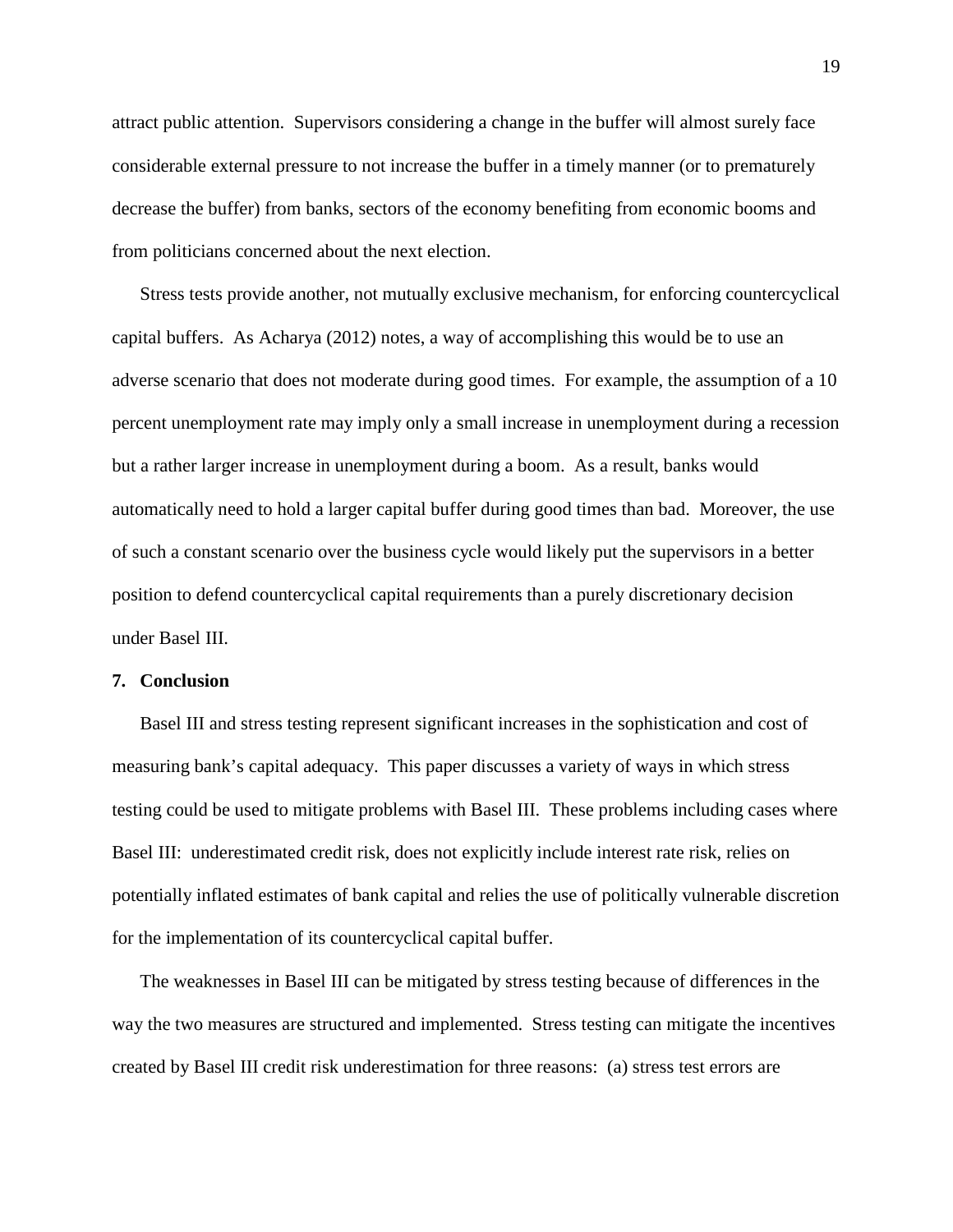unlikely to be perfectly correlated with Basel III errors, (b) stress tests are less reliant on models run by the banks, and (c) stress test scenarios can be designed to address weaknesses in both the Basel III risk weightings and supervisors' perception of estimation error in the stress test models. Stress testing could mitigate the failure of Basel III to include an explicit interest rate risk component by including an interest rate stress scenario in the analysis and using more granular data on individual bank's current exposure. Stress testing can mitigate Basel III's use of possibly overvalued book capital by forcing banks to estimate losses over a multiyear period in scenarios in which economic conditions do no improve enough to make good embedded credit losses. Finally, stress testing can mitigate Basel III's reliance on the exercise of discretion for countercyclical capital buffers by the use of scenarios that do not become significantly more adverse during downturns.

Given that stress tests can add value, the question becomes will they add value. The answer to a very considerable degree depends upon the stress test scenarios implemented by banks and supervisors. Identifying the build-up of risky credit exposures before they turn into large losses requires that the supervisors being willing to test seemingly very adverse scenarios at a time when banks are still doing relatively well. Similarly to identify economic losses in a stressful situation supervisors will have require the use of a scenario that could potentially reveal losses that would leave some banks reporting capital well below regulatory minimums over parts of the stress horizon. Although, such risk identification ex ante and loss recognition ex post is possible using stress tests, supervisors have not always been particularly aggressive in using their other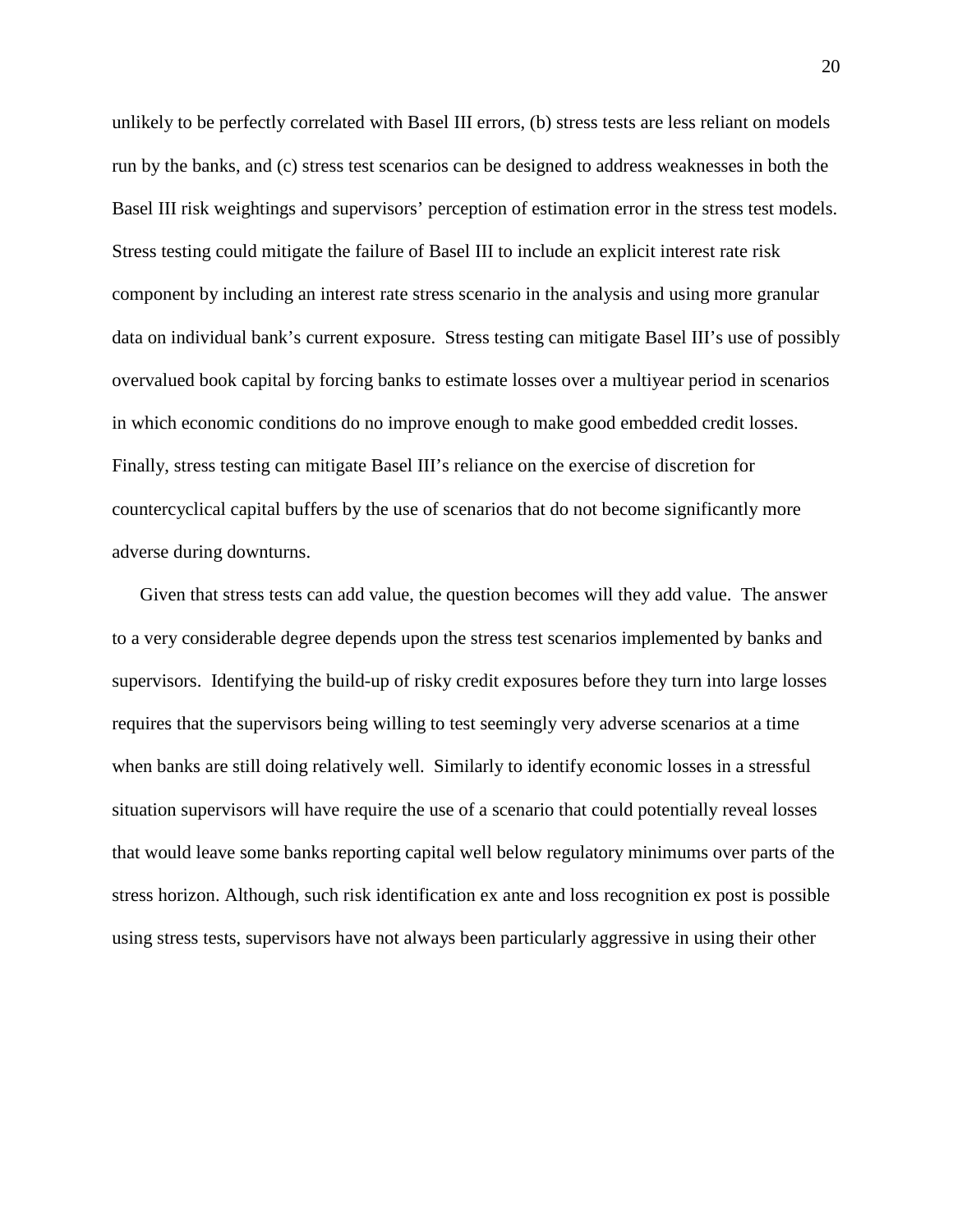powers to identify risks or require loss recognition. Exactly why this supervisory reluctance will change merely because the supervisors are now employing stress tests is not obvious.<sup>[27](#page-21-0)</sup>

<span id="page-21-0"></span> $27$  Indeed, the European stress tests of Europe's 2010 and 2011 tests already provide an example where stress tests were designed and implemented in a way that gave a misleadingly favorable impression of many bank's condition, see Ahmed, et al. (2011) and Wall (2013b).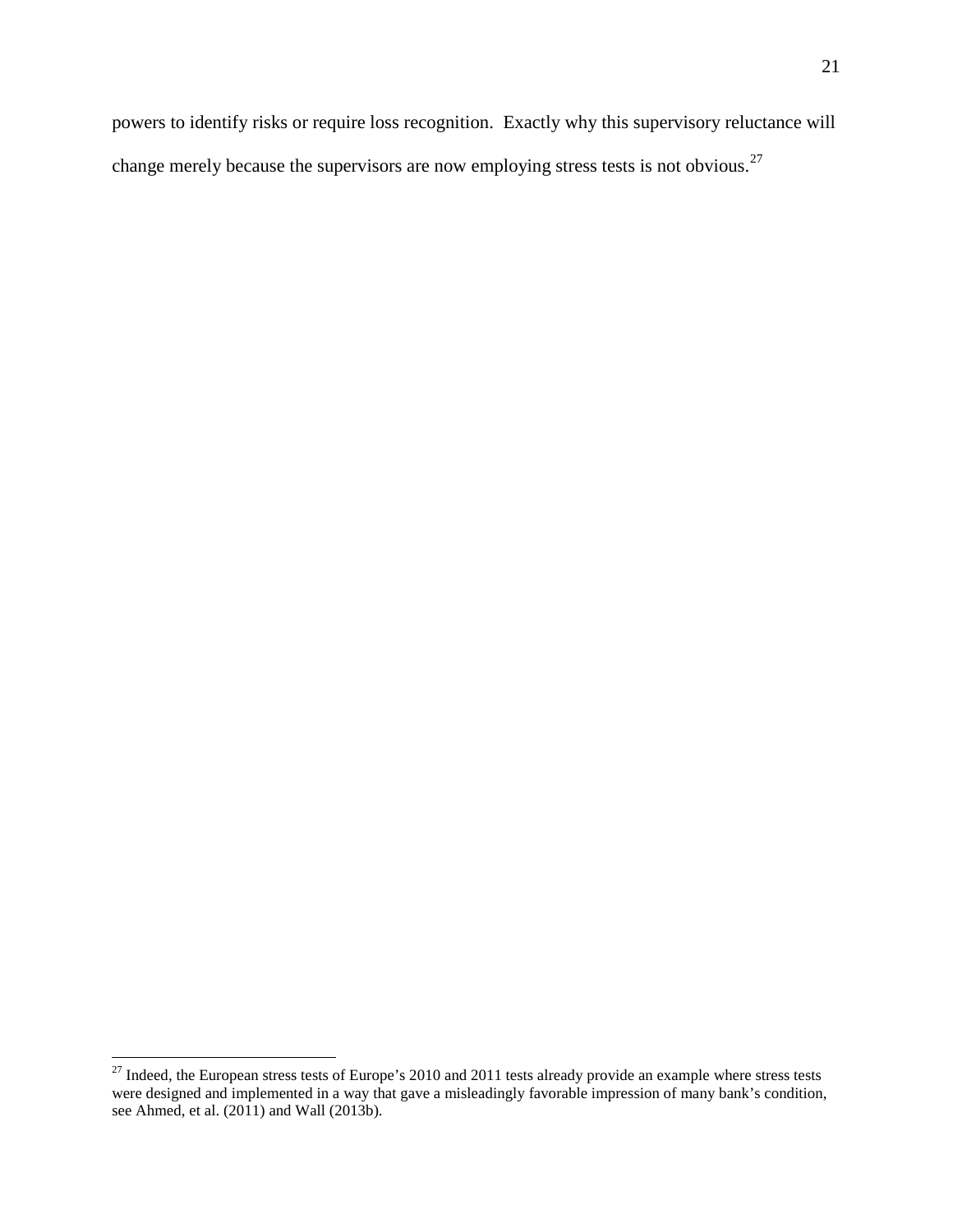# **References**

Acharya, Viral V. (2012). The Dodd-Frank Act and Basel III: Intentions, Unintended Consequences, and Lessons for Emerging Markets. Asia Development Bank Institute Working Paper Series no. 392 (October). Available <http://www.adbi.org/files/2012.10.29.wp392.dodd.frank.act.basel.iii.emerging.markets.pdf> [Accessed September 20, 2013].

Admati, A. R., DeMarzo, P. M., Hellwig, M., & Pfleiderer, P. (2010). Fallacies, irrelevant facts, and myths in the discussion of capital regulation: Why bank equity is not expensive Stanford Rock Center for Corporate Governance at Stanford University Working Paper No. 86 (August).

Admati, A. R., DeMarzo, P. M., Hellwig, M. F., & Pfleiderer, P. (2013). The Leverage Ratchet Effect. Rock Center for Corporate Governance at Stanford University Working Paper, 146 (July).

Ahmed, Enam, Andrea Appeddu, Melanie Bowler, Tomas Holinka, Juan Manuel Licari , Olga Loiseau-Aslanidi, Zach Witton (2011). Europe Misses Again on Bank Stress Test. Regional Finance Review (July). Available: http://www.moodysanalytics.com/~/media/Insight/Regulatory/Stress-Testing/2011/11-01-07- Europe-Misses-Again-on-Bank-Stress-Test.ashx [Accessed May 17, 2013].

Andersen, Henrik, (2011). Procyclical implications of Basel II: Can the cyclicality of capital requirements be contained?, Journal of Financial Stability, Volume 7 (August): 138-154.

Basel Committee on Banking Supervision (1988). International convergence of capital measurement and capital standards (July). Available<http://www.bis.org/publ/bcbs04a.pdf> [Accessed September 21, 2013].

Basel Committee on Banking Supervision (2011). Basel III: A global regulatory framework for more resilient banks and banking systems (December). Available <http://www.bis.org/publ/bcbs189.pdf> [Accessed September 22, 2013].

Basel Committee on Banking Supervision (2013). Regulatory Consistency Assessment Programme (RCAP): Analysis of risk-weighted assets for credit risk in the banking book. Available<http://www.bis.org/publ/bcbs256.pdf> [Accessed September 21, 2013].

Becker, Lukas (2013). Basel Committee has work cut out on interest rate risk charge. Risk (July 17). Available [http://www.risk.net/risk-magazine/news/2281147/basel-committee-has-work-cut](http://www.risk.net/risk-magazine/news/2281147/basel-committee-has-work-cut-out-on-interest-rate-risk-charge)[out-on-interest-rate-risk-charge](http://www.risk.net/risk-magazine/news/2281147/basel-committee-has-work-cut-out-on-interest-rate-risk-charge) [Accessed October 21, 2013].

Bernanke, Ben S. (2013). Stress Testing Banks: What Have We Learned? Speech given the Federal Reserve Bank of Atlanta's Financial Markets Conference (April 8). Available: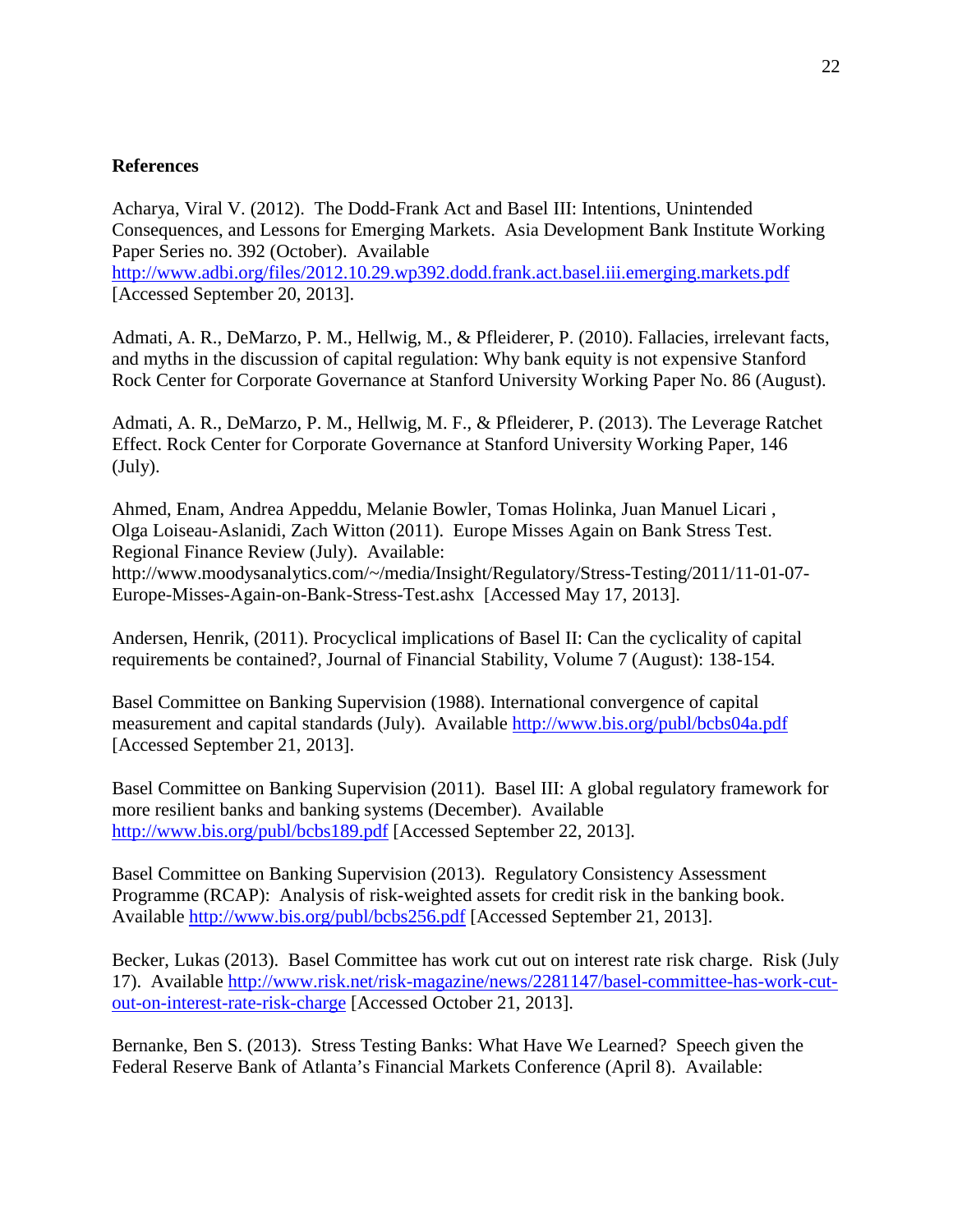http://www.federalreserve.gov/newsevents/speech/bernanke20130408a.htm [Accessed May 16, 2013].

Blum, Jürg M. (2008). Why 'Basel II'may need a leverage ratio restriction. Journal of Banking & Finance (32): 1699-1707.

Board of Governors of the Federal Reserve System (2012b). Comprehensive Capital Analysis and Review 2012: Methodology and Results for Stress Scenario Projections (March 13). Available: http://www.federalreserve.gov/newsevents/press/bcreg/bcreg20120313a1.pdf [Accessed May 17, 2013].

Board of Governors of the Federal Reserve System (2013). Dodd-Frank Act Stress Test 2013: Supervisory Stress Test Methodology and Results (March). Available: http://www.federalreserve.gov/newsevents/press/bcreg/dfast\_2013\_results\_20130314.pdf [Accessed May 17, 2013].

Bookstaber, Rick, Jill Cetina, Greg Feldberg, Mark Flood, and Paul Glasserman, (2013). Stress Tests to Promote Financial Stability: Assessing Progress and Looking to the Future, Officer of Financial Research Working Paper 10 (July 18). Available [http://www.treasury.gov/initiatives/ofr/research/Documents/OFRwp0010\\_BookstaberCetinaFeld](http://www.treasury.gov/initiatives/ofr/research/Documents/OFRwp0010_BookstaberCetinaFeldbergFloodGlasserman_StressTeststoPromoteFinancialStability.pdf) [bergFloodGlasserman\\_StressTeststoPromoteFinancialStability.pdf](http://www.treasury.gov/initiatives/ofr/research/Documents/OFRwp0010_BookstaberCetinaFeldbergFloodGlasserman_StressTeststoPromoteFinancialStability.pdf) [Accessed September 20, 2013].

Board of Governors of the Federal Reserve System (2009). The Supervisory Capital Assessment Program: Overview of Results (May 7). Available: http://www.federalreserve.gov/newsevents/speech/bcreg20090507a1.pdf [Accessed May 17, 2013].

Borio, Claudio, Mathias Drehmann, and Kostas Tsatsaronis, (forthcoming). Stress-testing macro stress testing: Does it live up to expectations? Journal of Financial Stability.

Edge, Rochelle M., & Meisenzahl, Ralf R. (2011). The Unreliability of Credit-to-GDP Ratio Gaps in Real Time: Implications for Countercyclical Capital Buffers. International Journal of Central Banking, 7(4), 261-298.

Flannery, Mark J. (2011). "Measuring Equity Capital for Stress-Testing Large Financial Institutions" unpublished working paper (October 27).

Geithner, Timothy (2009). Secretary Geithner Introduces Financial Stability Plan, U.S. Department of the Treasury Press Release (February 10). Available: http://www.treasury.gov/press-center/press-releases/Pages/tg18.aspx [Accessed May 17, 2013].

Haldane, Andrew G. (2011). Capital Discipline, Speech given at the American Economic Association, Denver (January 9). Available: http://www.bankofengland.co.uk/publications/Pages/speeches/2011/484.aspx [Accessed May 16, 2013].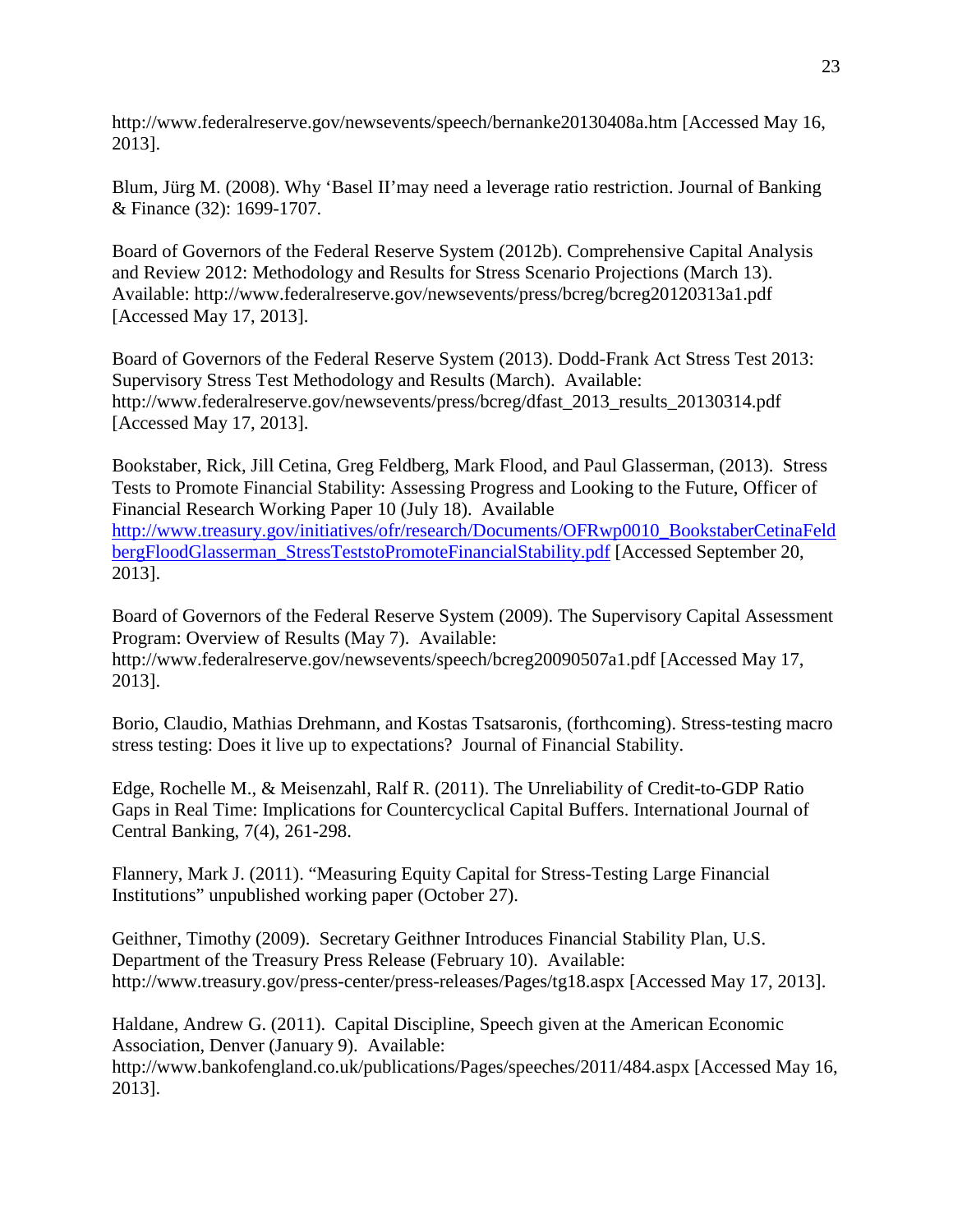Hirtle, Beverly, Til Schuermann and Kevin Stiroh (2009). Macroprudential Supervision of Financial Institutions: Lessons from the SCAP, Federal Reserve Bank of New York Staff Reports no. 409, (November). Available

[http://www.newyorkfed.org/research/staff\\_reports/sr409.pdf](http://www.newyorkfed.org/research/staff_reports/sr409.pdf) [Accessed September 20, 2013].

Jarrow, Robert (forthcoming). "Capital adequacy rules, catastrophic firm failure, and systemic risk." Review of Derivatives Research: 1-13. Available: http://link.springer.com/content/pdf/10.1007%2Fs11147-013-9088-2.pdf [Accessed June 18, 2013].

Kashyap, Anil K, Jeremy C. Stein and Samuel Hanson (2010). An Analysis of the Impact of 'Substantially Heightened' Capital Requirements on Large Financial Institutions, (May), unpublished working paper. Available

[http://faculty.chicagobooth.edu/anil.kashyap/research/papers/an\\_analysis\\_of\\_the\\_impact\\_of\\_sub](http://faculty.chicagobooth.edu/anil.kashyap/research/papers/an_analysis_of_the_impact_of_substantially_heightened-Capital-Requirements-on-Financial-Institutions.pdf) [stantially\\_heightened-Capital-Requirements-on-Financial-Institutions.pdf](http://faculty.chicagobooth.edu/anil.kashyap/research/papers/an_analysis_of_the_impact_of_substantially_heightened-Capital-Requirements-on-Financial-Institutions.pdf) [Accessed September 23, 2013].

Marcus, A.J., (1983) The Bank Capital Decision: A Time Series--Cross Section Analysis, Journal of Finance, 38(4): 1217-1232.

Newton, Tom (2013). Model-Bashing, Risk 26 (August): 38-39.

Peristian, Stavros, Donald P. Morgan, and Vanessa Savino, (2010). The Information Value of the Stress Test and Bank Opacity. Federal Reserve Bank of New York Staff Reports no. 460. Available [http://www.newyorkfed.org/research/staff\\_reports/sr460.pdf](http://www.newyorkfed.org/research/staff_reports/sr460.pdf) [Accessed September 20, 2013].

Pritsker, Matthew, (2012). Enhanced Stress Testing and Financial Stability (May 15), Available at SSRN:<http://ssrn.com/abstract=2082994> [Accessed May 17, 2013].

Repullo, Rafael, and Javier Suarez (2012). The Procyclical Effects of Bank Capital Regulation. CEPR Working Paper no. 8897. Available [http://www.cepr.org/pubs/dps/DP8897#](http://www.cepr.org/pubs/dps/DP8897) [Accessed September 22, 2013].

Rowe, David M. (2013). Risk Management Beyond VaR, Paper presented at the Federal Reserve Bank of Atlanta 2013 Financial Markets Conference (April 10). Available: http://www.frbatlanta.org/documents/news/conferences/13fmc\_rowe.pdf [Accessed May 17, 2013].

Schuermann, Til (2012). Stress Testing Banks, unpublished working paper Wharton Financial Institutions Center (February 13). Available: [http://fic.wharton.upenn.edu/fic/papers/12/12-](http://fic.wharton.upenn.edu/fic/papers/12/12-08.pdf) [08.pdf](http://fic.wharton.upenn.edu/fic/papers/12/12-08.pdf) [Accessed May 17, 2013].

Schuermann, Til (2013). The Fed's Stress Tests Add Risk to the Financial System, Wall Street Journal (March 19, 2013). Available